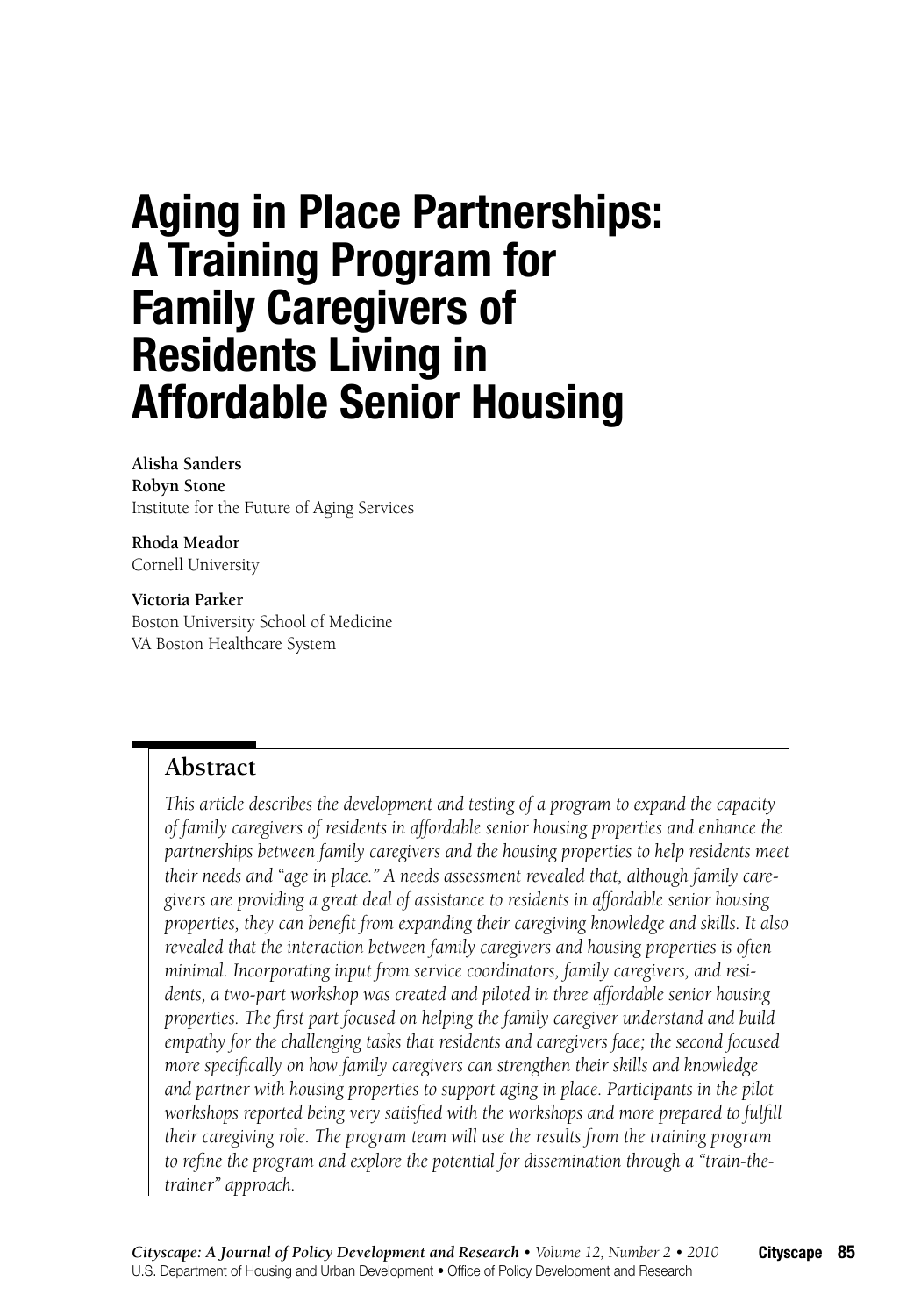# **Introduction**

This article describes the development and testing of a program that was designed for the family caregivers of residents in affordable senior housing properties. The program's goal was to improve support for and ensure the sustainability of the efforts of these family caregivers by increasing their knowledge, building their skills, and strengthening their partnership with the housing properties' service coordinators. The program had three key objectives:

- Identify the specific needs and knowledge gaps of these family caregivers to inform the development of a training program that would help service coordinators and family caregivers collaborate more effectively in providing support to elderly residents to help them remain in an independent living setting.
- Make housing properties and service coordinators aware that family caregivers can be an integral part of the service network and offer them useful skills on how to train and engage with family caregivers.
- Teach family caregivers about the role of the housing property and service coordinator in helping elderly residents remain safely in their apartments and about how they can establish a partnership to facilitate independent living for their family member.

# **Background**

About two million low-income seniors, most of whom are single women in their mid-70s to early 80s, live in federally subsidized independent rental housing (Wilden and Redfoot, 2002). Research shows that older renters in subsidized housing are twice as likely as older homeowners to be disabled (Heumann, Winter-Nelson, and Anderson, 2001). More than one-half of older renters report limitations in activities such as walking and climbing stairs and one-third report difficulty shopping or going to the doctor. In a 1999 survey, managers of the Section 202 Supportive Housing for the Elderly Program reported that 30 percent of vacancies occurred because of transfers to nursing homes (Heumann, Winter-Nelson, and Anderson, 2001).

The Institute for the Future of Aging Services (IFAS) has spent several years exploring the potential of "affordable housing plus services," a residential care model linking subsidized, multiunit, independent housing for lower income older adults with needed services and supports. The goal is to enable residents to "age in place" as their needs change, rather than having to transfer to a higher and more costly level of care. By doing so, the strategy may provide a means for meeting some of the long-term care needs of lower income seniors who want to remain in an independent living setting as they age.

In one study, IFAS examined how three affordable senior housing communities in Colorado helped residents maintain independent living despite their growing frailty and/or disability (Washko et al., 2007). Each community was committed to helping residents age in place and had developed a strategy to foster independent living and support aging residents in the face of changing needs. Two of the three properties employed formal service coordinators to help elderly individuals obtain needed services. One property offered an extensive array of "inhouse" services.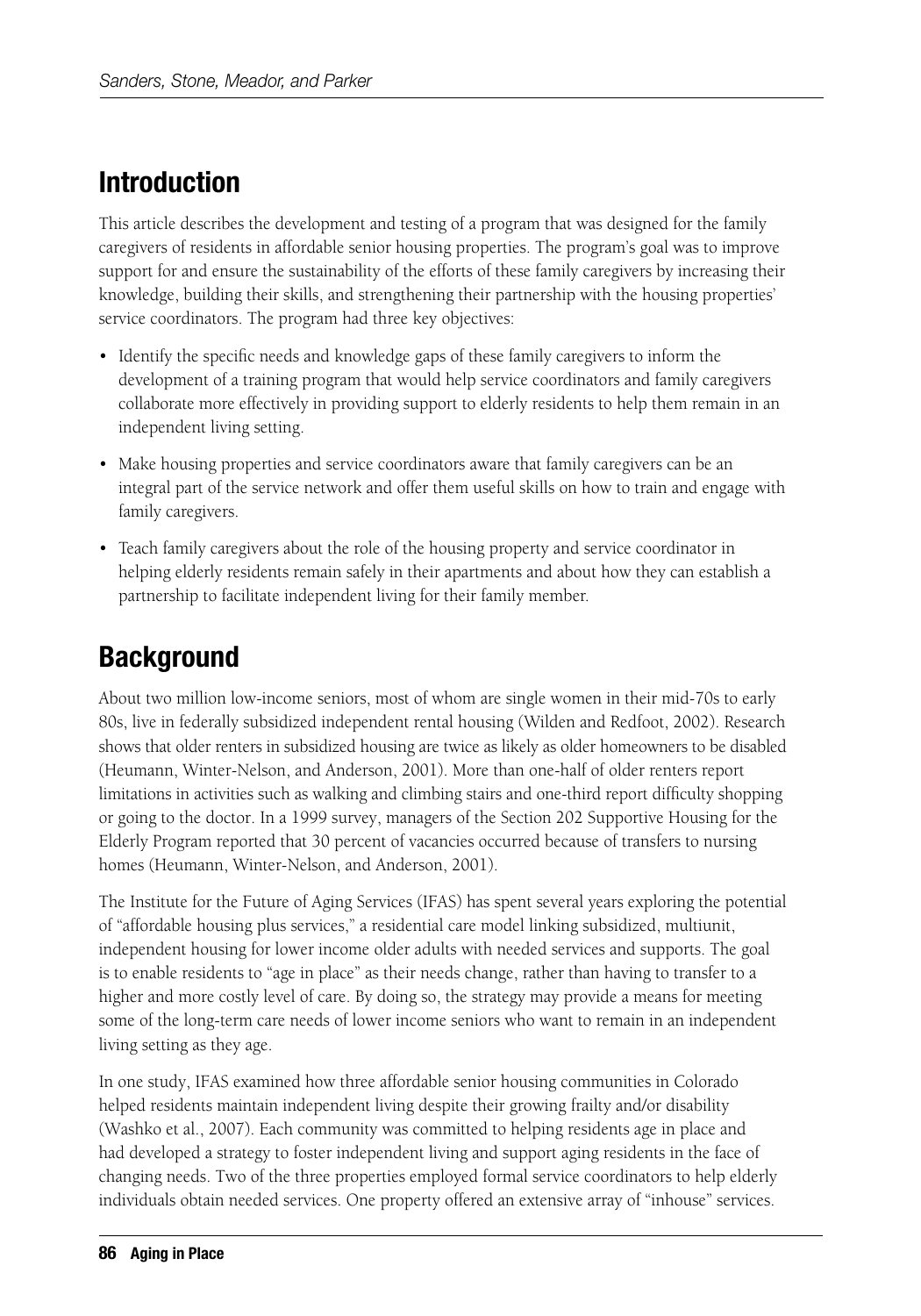Each property was embedded in a community with a broad network of aging-service providers. In what was a surprise to IFAS researchers, the study found that residents did not report using many formal services but did rely to a significant extent on family caregivers. Interviews with housing staff buttressed the important role families played in these housing settings. Family support was considered crucial to a resident's general well-being and an essential factor in whether the property was able to help residents maintain their independence. Staff also thought that the availability of informal care was uneven and that, as a result, some residents suffered.

Unpaid family caregivers have traditionally been the primary source of long-term care in the United States, and more than 90 percent of long-term care recipients receive some informal care (Cafferata, Sangl, and Stone, 1987; Houser and Gibson, 2008; Spillman and Black, 2005). Research shows almost all informal caregivers value their caregiving roles and feel appreciated by the care recipient (Donelan et al., 2002; Toseland and Smith, 2001). A substantial body of research, however, also demonstrates that caregivers' physical and mental health can be compromised by caregiving responsibilities (Feinberg, Wolkwitz, and Goldstein, 2006). A recent analysis of national data found caregiver stress as a key variable in the decision to place a family member in a nursing home (Spillman and Long, 2007).

Numerous studies have also examined the efficacy of programs to educate and train caregivers (Knight, Lutzky, and Macofsky-Urban, 1993; Pillemer et al., 2003; Toseland, Smith, and McCallion, 2001; Zarit and Terri, 1992). Most of these studies find that caregiver education and training programs have some effect on (1) increasing knowledge about services and resources, (2) improving caregiver well-being, and (3) improving caregiver problemsolving skills (Toseland and Smith, 2001). Researchers have also documented important differences in the caregiving experiences of African-American, Hispanic, and White families (Janevic and Connell, 2001; Navaie-Waliser et al., 2001; Weiss et al., 2005).

Few studies have addressed the role and effect of caregiving in community residential care settings, such as assisted-living and senior housing. According to data from the National Long-Term Care Survey, approximately 30 percent of children with a parent in a community residential care setting, such as assisted living, provide informal care (Spillman and Black, 2005). Port, et al. (2005) analyzed family involvement with residents with dementia in assisted-living settings and nursing homes and found family caregivers of assisted-living residents more involved in helping with instrumental activities of daily living (IADLs) and monitoring medical status and well-being than caregivers with family members in nursing homes. Caregivers of assisted-living residents also wanted more advice and encouragement from the facility to support their caregiving roles (Port et al., 2005). Another study examined effects of a care management intervention to help family caregivers of adult daycare users develop problemsolving and coping skills and better manage the problem behaviors of their family members. The study found the intervention reduced symptoms of depression, enhanced overall perceived well-being among caregivers, and increased the use of formal services by users of the adult daycare program (Gitlin et al., 2006).

Researchers have paid little attention to the role played by family caregivers in helping maintain independent living of aging residents in publicly subsidized housing. The IFAS study of the three senior housing communities in Colorado described previously is one of the few to actually interview families, residents, and housing staff about informal caregiving and its perceived effect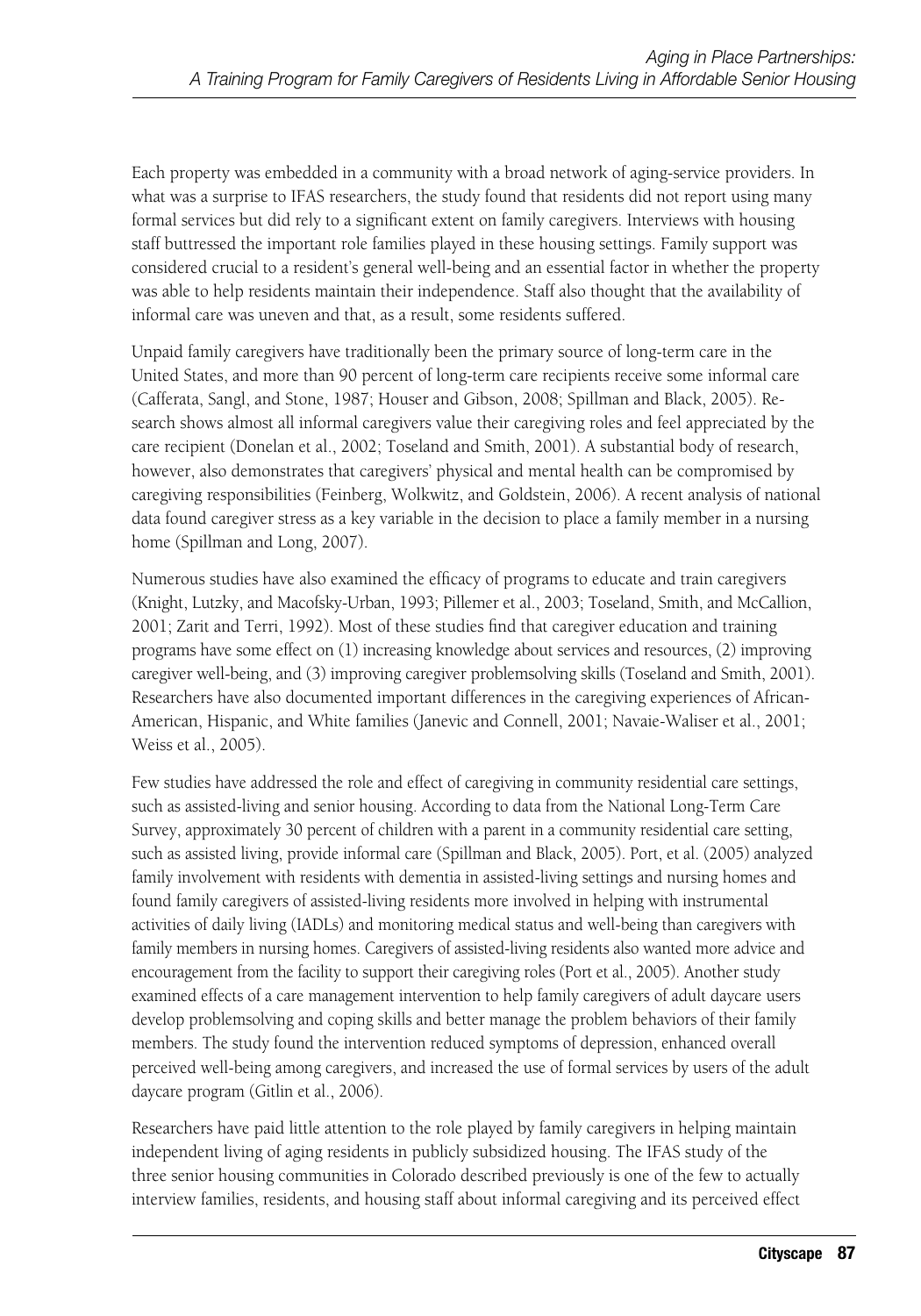on care recipients. IFAS researchers and their partners are convinced that strategies to link publicly subsidized rental housing communities to both formal services and informal care offers low- and modest-income seniors a new and important choice about where they can live despite increasing disability and declining health. Most of these seniors will not be able to afford assisted living, which largely remains a high-end product (Wright, 2004). Most older adults want to remain in their own homes as long as possible (AARP Public Policy Institute, 2009).

# **Methods**

The goal of this program was to develop and test a program that would expand the capacity of family caregivers of residents in affordable senior housing properties and enhance the partnerships between family caregivers and the housing properties. The research team identified a purposive sample of four properties in the Washington, D.C. area to participate in the pilot program. To participate, the housing property was required to have at least one service coordinator, at least 100 units, and a diverse resident population to capture any ethnic/cultural issues that might need to be considered for the family caregiver-training program. One site was dropped during the program development phase because the property was unable to participate fully in the required activities.

The three remaining pilot sites were HUD-subsidized properties, including two Section 202 properties and one Section 236 property. Section 202 and Section 236 are programs restricted to low- and very low-income individuals that, through different subsidy mechanisms, offer residents affordable rents generally no higher than 30 percent of their monthly income. The median income of residents in Section 202 properties across the country is \$10,236. In Section 236 and other related HUD-subsidized properties, it is \$10,526 (Haley and Gray, 2008). Two of the pilot sites were located in inner cities and one was in a suburban setting. As exhibit 1 shows, the properties were racially and ethnically diverse.

### **Exhibit 1**

| Characteristics of Pilot Sites and Residents* |                                                                                                                 |                                                                                                                       |                                                                                                               |  |  |
|-----------------------------------------------|-----------------------------------------------------------------------------------------------------------------|-----------------------------------------------------------------------------------------------------------------------|---------------------------------------------------------------------------------------------------------------|--|--|
|                                               | <b>Property 1</b>                                                                                               | <b>Property 2</b>                                                                                                     | <b>Property 3</b>                                                                                             |  |  |
| Location                                      | Washington, DC                                                                                                  | Baltimore, MD                                                                                                         | Rockville, MD                                                                                                 |  |  |
| Property type                                 | Section 202                                                                                                     | Section 202                                                                                                           | Section 236                                                                                                   |  |  |
| Number of units                               | 140                                                                                                             | 200                                                                                                                   | 250                                                                                                           |  |  |
| Residents' age                                | Under 75: 42%<br>75-84: 40%<br>85 and over: 19%                                                                 | Under 75: 52%<br>75-84: 38%<br>85 and over: 10%                                                                       | Under 75: 11%<br>75-84: 31%<br>85 and over: 58%                                                               |  |  |
| Residents'<br>race/ethnicity                  | Latino: 29%<br>White: 51%<br>Black: 30%<br>Asian: 0%<br>Native Hawaiian: 0%<br>American Indian: 0%<br>Other: 6% | Latino: 4%<br><b>White: 17%</b><br>Black: 80%<br>Asian: 2%<br>Native Hawaiian: 1%<br>American Indian: 7%<br>Other: 0% | Latino: 0%<br>White: 96%<br>Black: 2%<br>Asian: 1%<br>Native Hawaiian: 0%<br>American Indian: 0%<br>Other: 1% |  |  |
| Mean time in property (range)                 | 6.9 years<br>(6 months–30 years)                                                                                | 7.2 years<br>(6 months–26 yrs)                                                                                        | 4.5 years<br>(6 months-21 years)                                                                              |  |  |

*\* Residents' characteristics represent those residents who participated in the self-administered survey (Property 1, n=53, response rate=35%; Property 2, n=96, response rate=49%; Property 3, n=100, response rate=36%).*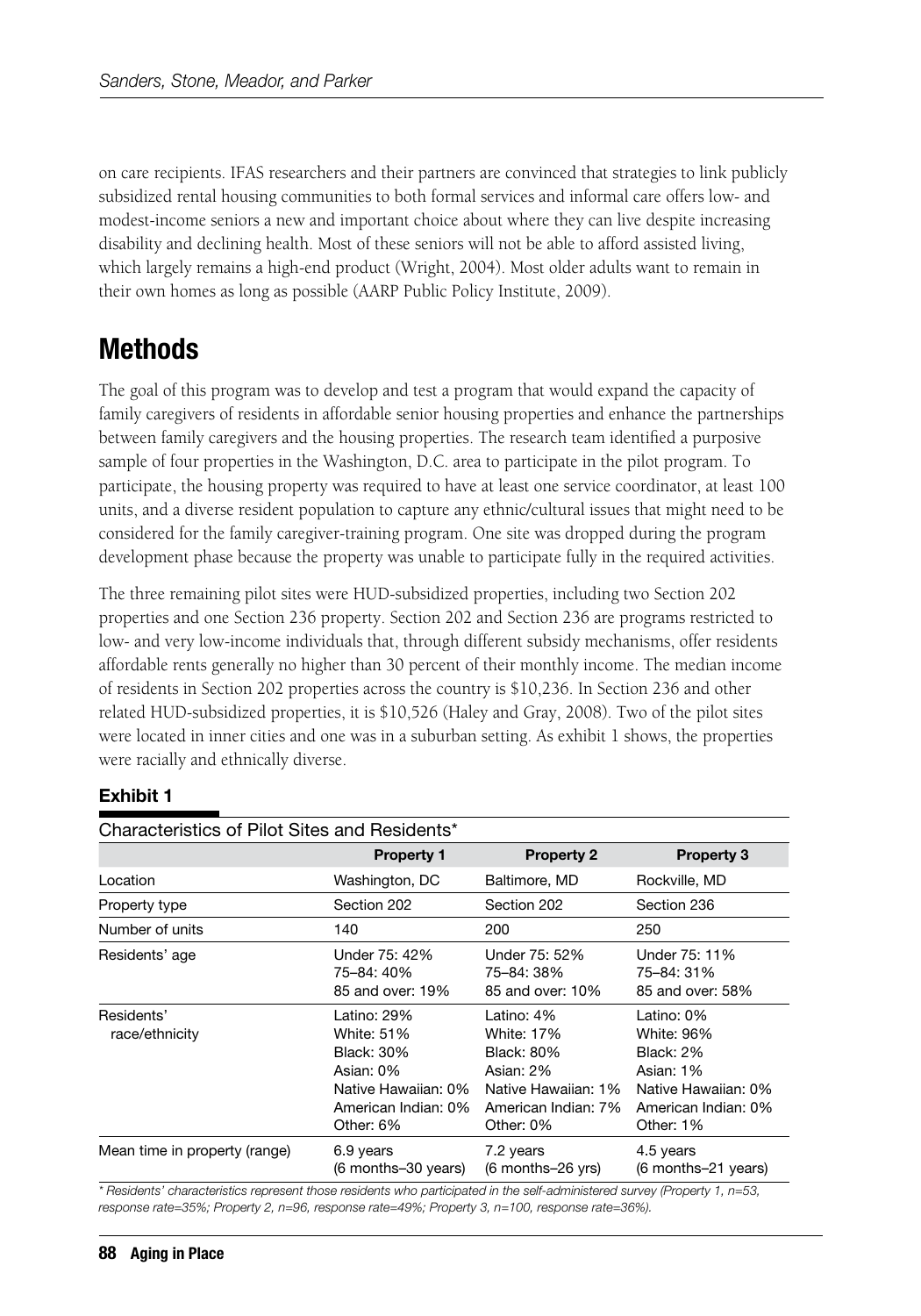Family caregivers of residents in the three pilot sites were recruited through a variety of mechanisms. Invitation letters were distributed to every resident living at the property to pass on to their family members and flyers were posted in prominent areas throughout the properties. In addition, the service coordinators contacted family caregivers to inform them of the program and also provided names of family caregivers to the research team who then contacted the caregivers and invited their participation.

Several activities were conducted on the properties to help inform the development of the program, including interviews with five service coordinators (n=5), focus groups with a total of 30 residents, and focus groups with a total of 25 family caregivers of residents. In addition, self-administered surveys were conducted with residents in the participating housing properties (response rate=35 to 49 percent across the three properties) and with family caregivers recruited to participate in the program (response rate=70 percent). By combining the data gathered during these activities with the research on family caregiving and the program teams' prior experience in developing family caregiver-training programs, a workshop curriculum was developed. The program and the components of the workshop curriculum are detailed later in the article.

Family caregivers of residents in each of the housing sites were recruited (n=56) to participate in the pilot program and were randomly assigned to either an intervention group or a control group. Those in the intervention group subsequently attended the caregiver-training workshop, which was held in each of the three pilot sites.

A post-training survey was sent to all family caregiver participants (both intervention and control group) approximately 6 months after the completion of the caregiver-training workshops to attempt to gauge what effect the workshop may have had on the attendees. The small number of surveys returned for both groups, however, was insufficient to draw meaningful statistical conclusions.

# **The Need for and Status of Family Caregiving in Affordable Senior Housing Properties**

Little is known about the health and functional characteristics of residents of affordable senior housing properties. To better understand the residents' potential support needs and therefore the type and degree of engagement that may be required of a family caregiver, the self-administered resident questionnaire included questions about their physical health and functional status. Because no previous study has examined family caregiving in affordable senior housing properties, the program team also attempted to understand the level and intensity of caregiving that was occurring at the pilot sites.

### **Resident Health and Functional Needs**

Of the residents who answered the questionnaire, 60 percent reported they were in good to excellent health, but 40 percent perceived their health as fair to poor. Residents were asked to self-report specific health conditions or problems they were experiencing. Exhibit 2 shows that the most commonly reported health conditions across the three properties were high blood pressure (65 percent of all respondents), arthritis (51 percent), heart problems (30 percent), and diabetes (26 percent).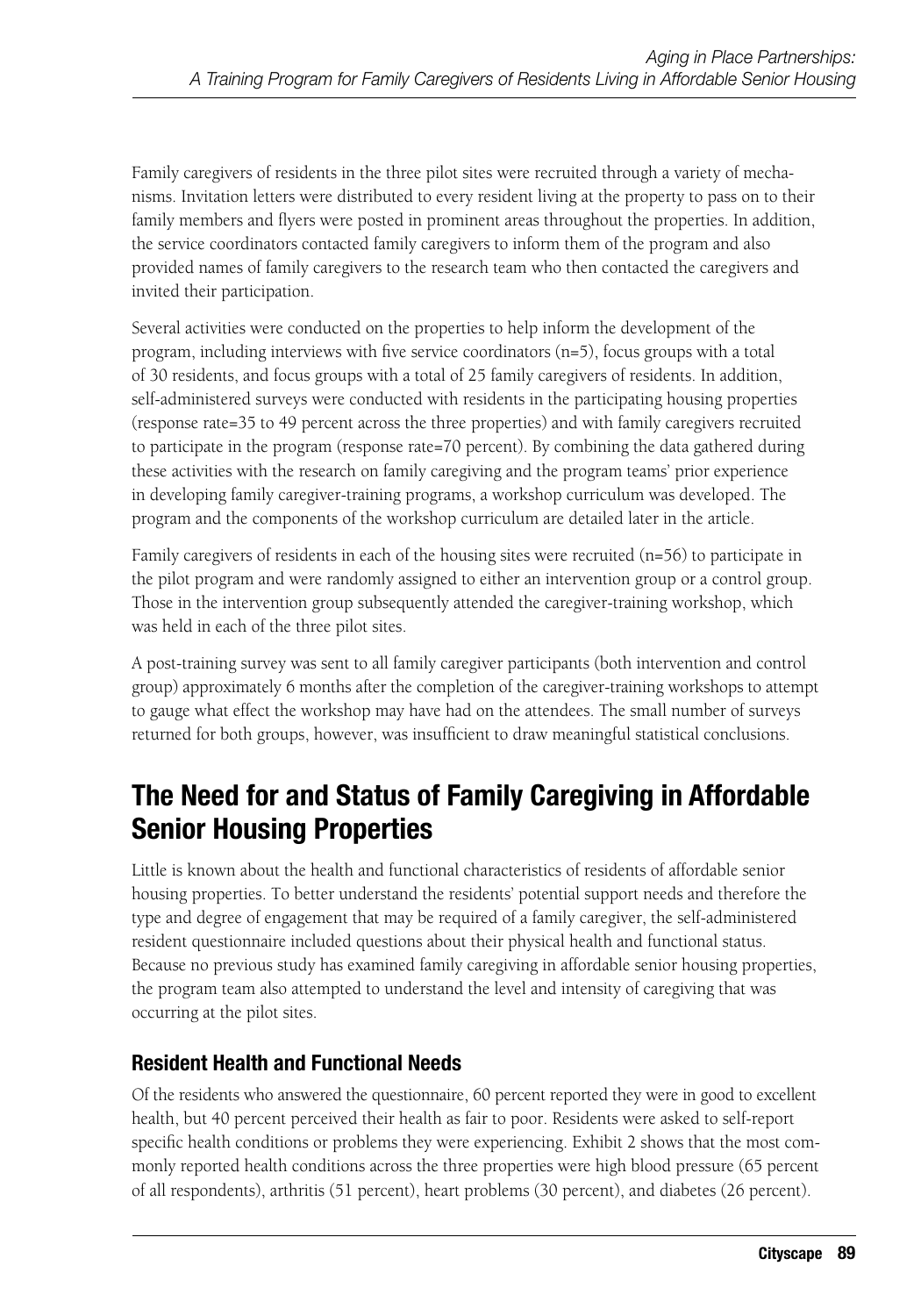Because individuals suffering from multiple health conditions tend to have more complex health and supportive care needs, the program team examined the proportion of residents experiencing multiple conditions. As shown in exhibit 3, nearly one-half of the residents across the three properties reported experiencing three or more of the health conditions listed in exhibit 2.

Residents were also asked about their functional status to help understand the levels and types of disabilities residents are experiencing and the need for assistance to compensate for functional limitations. Exhibit 4 presents the proportion of residents reporting functional limitations. Functional limitations are classified into two categories: limitations in activities of daily living (ADLs), such as eating, bathing, dressing, getting in and out of bed, and using the toilet, and limitations in IADLs, such as preparing meals, managing money, shopping, doing housework, and using a telephone. Across the three properties, slightly more than one-half of the residents reported needing assistance with one or more IADL and one-third need assistance with one or more ADL.

#### **Exhibit 2**

| Health Conditions Reported by Residents |                |                |                |              |
|-----------------------------------------|----------------|----------------|----------------|--------------|
|                                         | Property 1 (%) | Property 2 (%) | Property 3 (%) | Combined (%) |
| Glaucoma                                | 17.0           | 16.1           | 19.8           | 17.8         |
| Wear hearing aid                        | 7.6            | 7.5            | 31.3           | 16.9         |
| <b>Diabetes</b>                         | 24.5           | 40.8           | 12.5           | 26.0         |
| Cancer                                  | 5.7            | 10.8           | 15.6           | 11.6         |
| Lung disease                            | 9.4            | 6.4            | 8.3            | 7.8          |
| Heart problem                           | 30.2           | 30.9           | 28.1           | 29.6         |
| Psychiatric problem                     | 7.5            | 7.5            | 10.4           | 8.6          |
| Arthritis                               | 50.9           | 51.1           | 51.0           | 51.0         |
| High blood pressure                     | 45.3           | 81.9           | 57.9           | 64.5         |
| Chronic pain                            | 18.9           | 24.5           | 27.1           | 24.3         |

*Columns do not total 100 percent because residents may have reported multiple health conditions.*

#### **Exhibit 3**

| <b>Residents Reporting Multiple Health Conditions</b> |                |                          |                  |              |  |
|-------------------------------------------------------|----------------|--------------------------|------------------|--------------|--|
|                                                       | Property 1 (%) | Property $2 \frac{1}{2}$ | Property $3$ (%) | Combined (%) |  |
| No health conditions                                  | 18.9           | 3.2                      | 9.4              | 9.1          |  |
| 1 to 2 conditions                                     | 41.5           | 45.9                     | 39.5             | 42.4         |  |
| 3 or more conditions                                  | 39.6           | 50.9                     | 51.1             | 48.5         |  |

*Columns total 100 percent.*

#### **Exhibit 4**

| <b>Residents Reporting Functional Limitations</b> |                |                          |                |              |
|---------------------------------------------------|----------------|--------------------------|----------------|--------------|
|                                                   | Property 1 (%) | Property $2 \frac{1}{2}$ | Property 3 (%) | Combined (%) |
| ADLs                                              |                |                          |                |              |
| No limitations                                    | 73.6           | 66.3                     | 62.0           | 66.5         |
| One limitation                                    | 15.1           | 11.2                     | 19.0           | 15.3         |
| Two or more limitations                           | 11.3           | 22.5                     | 19.0           | 18.2         |
| <b>IADLs</b>                                      |                |                          |                |              |
| No limitations                                    | 52.8           | 47.2                     | 47.0           | 48.4         |
| One limitation                                    | 11.3           | 10.1                     | 7.0            | 9.1          |
| Two or more limitations                           | 35.9           | 42.7                     | 46.0           | 42.5         |

*ADLs = activities of daily living. IADLs = instrumental activities of daily living.*

*Columns total 100 percent for ADLs and for IADLs.*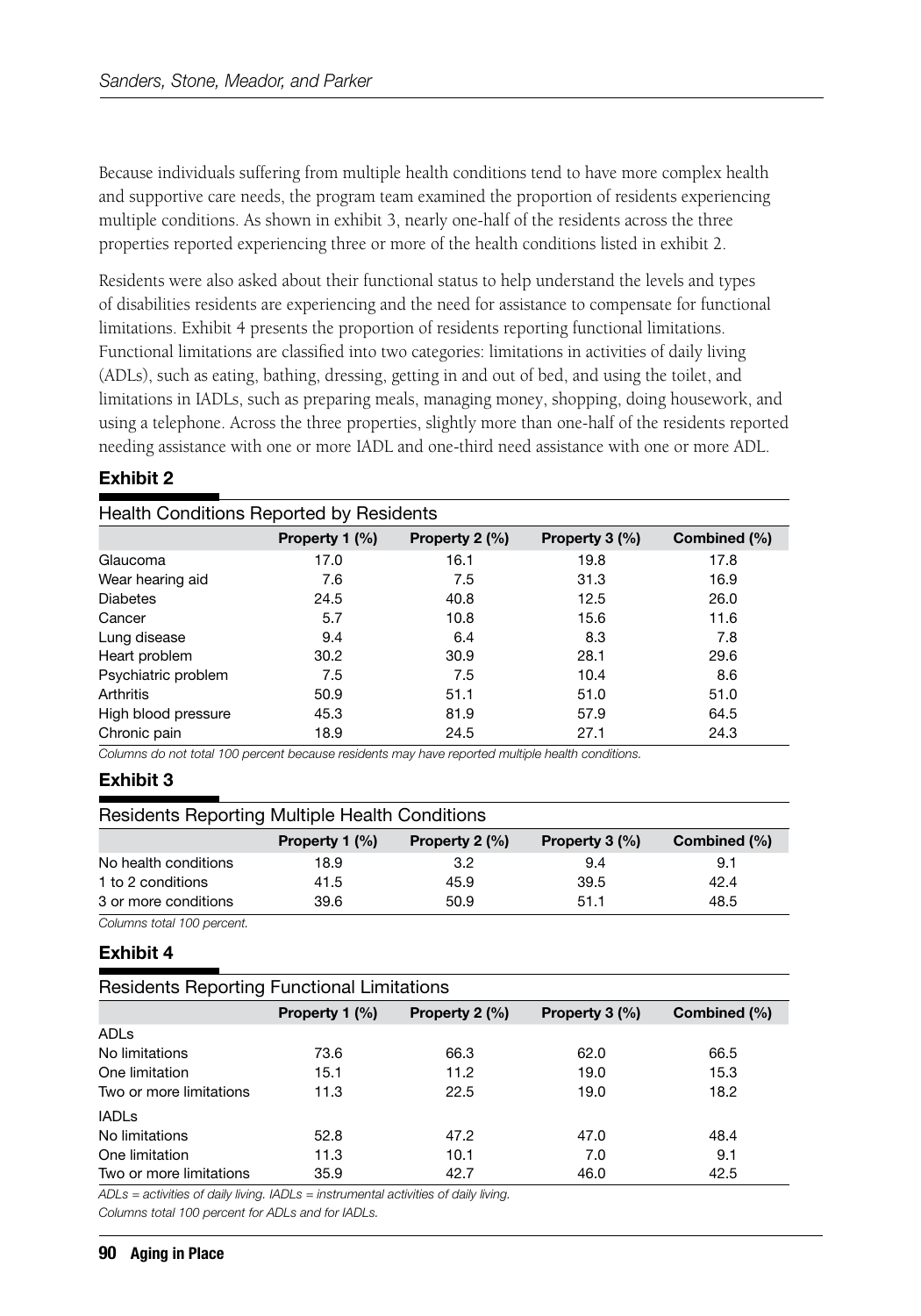The residents' health and functional status information suggests a large proportion living in independent housing have chronic conditions and/or functional limitations that put them at risk for falls, increased emergency department use, preventable hospital stays, and nursing home placement. Families and service coordinators face these concerns as they attempt to help elderly residents remain in their apartments and communities. These data also provide insight into the types of interventions that could be achieved through partnerships between the families and properties.

### **The Level of Family Caregiving Occurring in Affordable Senior Housing Properties**

The extent of family caregiving involvement with residents in the housing sites was influenced by how the residents came to reside in the properties. In Property 1, several residents had relocated to the area when they were younger for professional reasons and many did not have family in the area. In Property 2, many residents were native to the community and their families also lived in the area. In Property 3, most residents had relocated to the area late in life to be closer to their children. In the resident self-administered survey, 59 percent of residents in Property 1 reported they had family in the area that could assist them when needed compared with 79 percent in Property 2 and 89 percent in Property 3.

Service coordinators at all three properties reported that they see a range of family member engagement, from those who visit residents regularly and frequently to those who come occasionally and those who never visit. In one property, the service coordinator estimated that one-fourth to one-third of residents have a high level of involvement with their family. In another, the service coordinator estimated approximately 35 percent of residents have families that are actively engaged and consistently at the property every week.

Residents were asked in the survey about the level of interaction they have with their family members and the type of assistance they typically receive from them. As exhibit 5 shows, almost one-half of the resident respondents across the three properties have family members call them daily and 38 percent receive a call weekly. In addition, 18 percent receive daily visits from a family member and 42 percent have a weekly visit.

|                   | <b>Property 1</b><br>$n=44$ (%) | <b>Property 2</b><br>$n=90(%)$ | <b>Property 3</b><br>$n=97$ (%) | <b>Combined</b><br>$n=231$ (%) |
|-------------------|---------------------------------|--------------------------------|---------------------------------|--------------------------------|
| Call              |                                 |                                |                                 |                                |
| Daily             | 36.4                            | 50.0                           | 50.5                            | 47.6                           |
| Weekly            | 38.6                            | 36.7                           | 38.1                            | 37.7                           |
| Monthly           | 18.2                            | 8.9                            | 9.3                             | 10.8                           |
| Less than monthly | 2.3                             | 3.3                            | 1.0                             | 2.2                            |
| Never call        | 4.5                             | 1.1                            | 1.0                             | 1.7                            |
| Visit             |                                 |                                |                                 |                                |
| Daily             | 19.5                            | 25.0                           | 11.5                            | 18.2                           |
| Weekly            | 29.3                            | 35.2                           | 54.2                            | 42.2                           |
| Monthly           | 17.1                            | 25.0                           | 16.7                            | 20.0                           |
| Less than monthly | 22.0                            | 11.4                           | 14.6                            | 14.7                           |
| Never visit       | 12.2                            | 3.4                            | 3.1                             | 4.9                            |

### **Exhibit 5**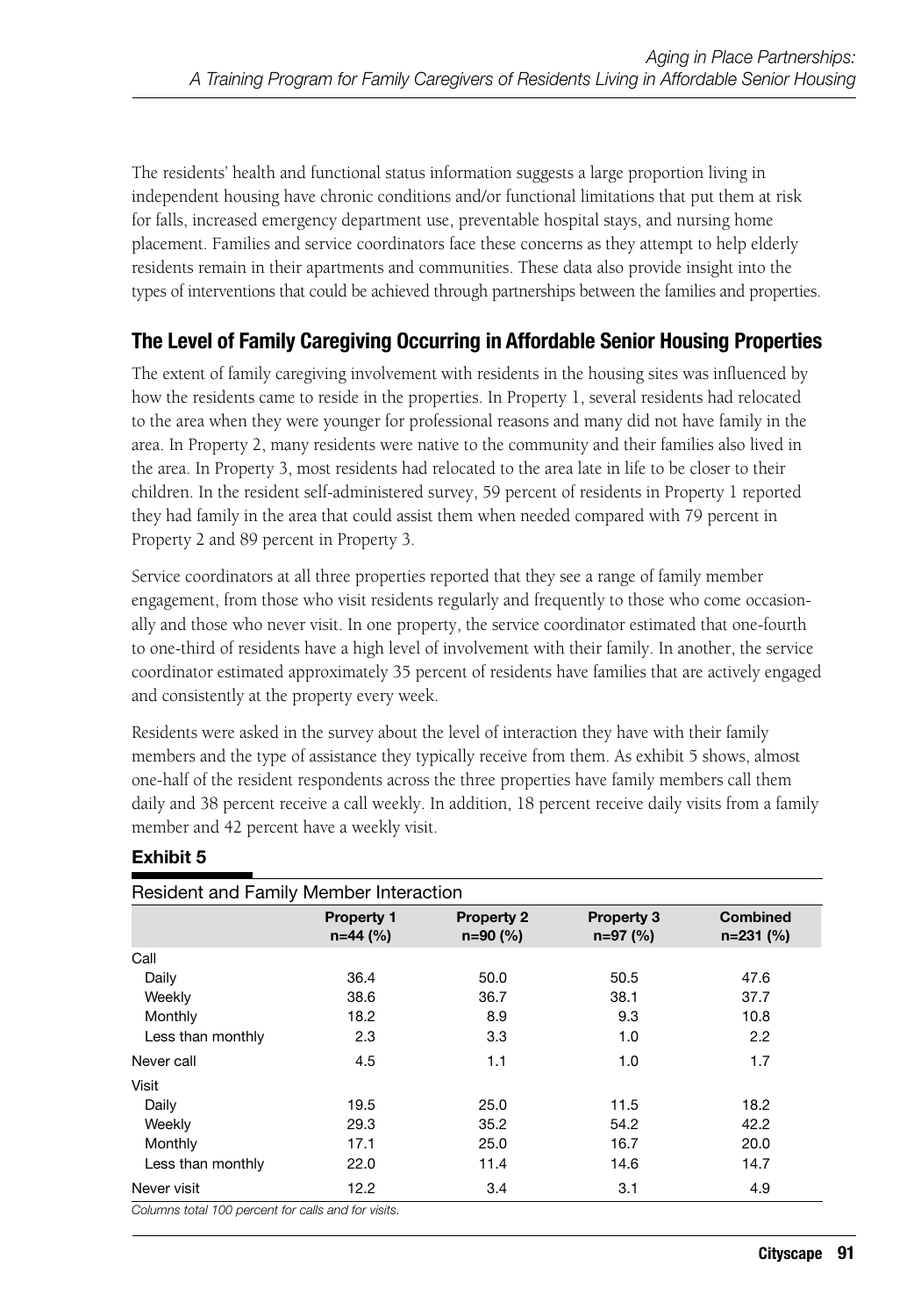Family caregivers who participated in the pilot program were also surveyed about the frequency of assistance they provide their family member living at the participating housing sites. Of those surveyed, 18 percent said they assist daily and 44 percent said they help their family member multiple times each week. Nearly all family caregivers talk with their family member on the phone either daily (49 percent) or multiple times a week (46 percent).

Residents were also asked to describe the intensity of assistance they receive from their family members. As exhibit 6 shows, one-fourth of respondents reported receiving "considerable assistance" from their family members. Almost one-third reported that they "do not need assistance"; however, it should be noted that, later in the survey, many of these residents described the types of assistance their family members provide them. When asked how they felt about the level of assistance they receive from their family members, 80 percent of respondents felt they receive "just the right amount," but 18 percent wished they received "more assistance."

Residents reported receiving assistance from their family members in several areas. As exhibit 7 shows, the most frequent areas of assistance included transportation (53 percent), shopping or running errands (49 percent), companionship (37 percent), arranging medical care and communicating with doctors (33 percent), and tracking bills or other financial matters (33 percent). In focus

### **Exhibit 6**

| Intensity of Assistance From Family Members         |                                 |                                 |                                 |                         |
|-----------------------------------------------------|---------------------------------|---------------------------------|---------------------------------|-------------------------|
|                                                     | <b>Property 1</b><br>$n=45$ (%) | <b>Property 2</b><br>$n=87$ (%) | <b>Property 3</b><br>$n=93$ (%) | Combined<br>$n=224$ (%) |
| Do not provide assistance                           | 18.2                            | 14.9                            | 8.6                             | 13.0                    |
| Limited assistance                                  | 11.4                            | 10.3                            | 21.5                            | 15.2                    |
| Moderate assistance                                 | 13.6                            | 16.1                            | 18.3                            | 16.5                    |
| Considerable assistance<br>I do not need assistance | 13.6<br>43.2                    | 27.6<br>31.0                    | 26.9<br>24.7                    | 24.5<br>30.8            |

*Columns total 100 percent.*

#### **Exhibit 7**

#### Areas of Assistance From Family Members

| ╯                                                          |                                 |                                 |                                 |                                |
|------------------------------------------------------------|---------------------------------|---------------------------------|---------------------------------|--------------------------------|
|                                                            | <b>Property 1</b><br>$n=40$ (%) | <b>Property 2</b><br>$n=76$ (%) | <b>Property 3</b><br>$n=87$ (%) | <b>Combined</b><br>$n=203$ (%) |
| Transportation                                             | 26.8                            | 63.2                            | 57.5                            | 53.4                           |
| Shopping or running errands                                | 25.0                            | 60.5                            | 49.4                            | 48.8                           |
| Housekeeping/laundry                                       | 15.0                            | 18.4                            | 13.8                            | 15.8                           |
| Preparing meals                                            | 12.5                            | 19.7                            | 4.6                             | 11.8                           |
| Personal care needs                                        | 5.0                             | 10.5                            | 3.4                             | 6.4                            |
| Managing medications                                       | 5.0                             | 11.8                            | 14.9                            | 11.8                           |
| Arranging medical care/communicating<br>with doctors       | 20.0                            | 26.3                            | 44.8                            | 33.0                           |
| Tracking bills or other financial matters                  | 12.5                            | 29.0                            | 46.0                            | 33.0                           |
| Financial assistance                                       | 22.5                            | 18.4                            | 17.4                            | 18.8                           |
| Finding and applying for benefits and<br>services programs | 5.0                             | 18.4                            | 18.4                            | 15.8                           |
| Companionship                                              | 35.0                            | 31.6                            | 43.7                            | 37.4                           |
| Social activities                                          | 30.0                            | 31.6                            | 24.1                            | 28.1                           |

*Columns do not total 100 percent because residents may have reported multiple areas of assistance.*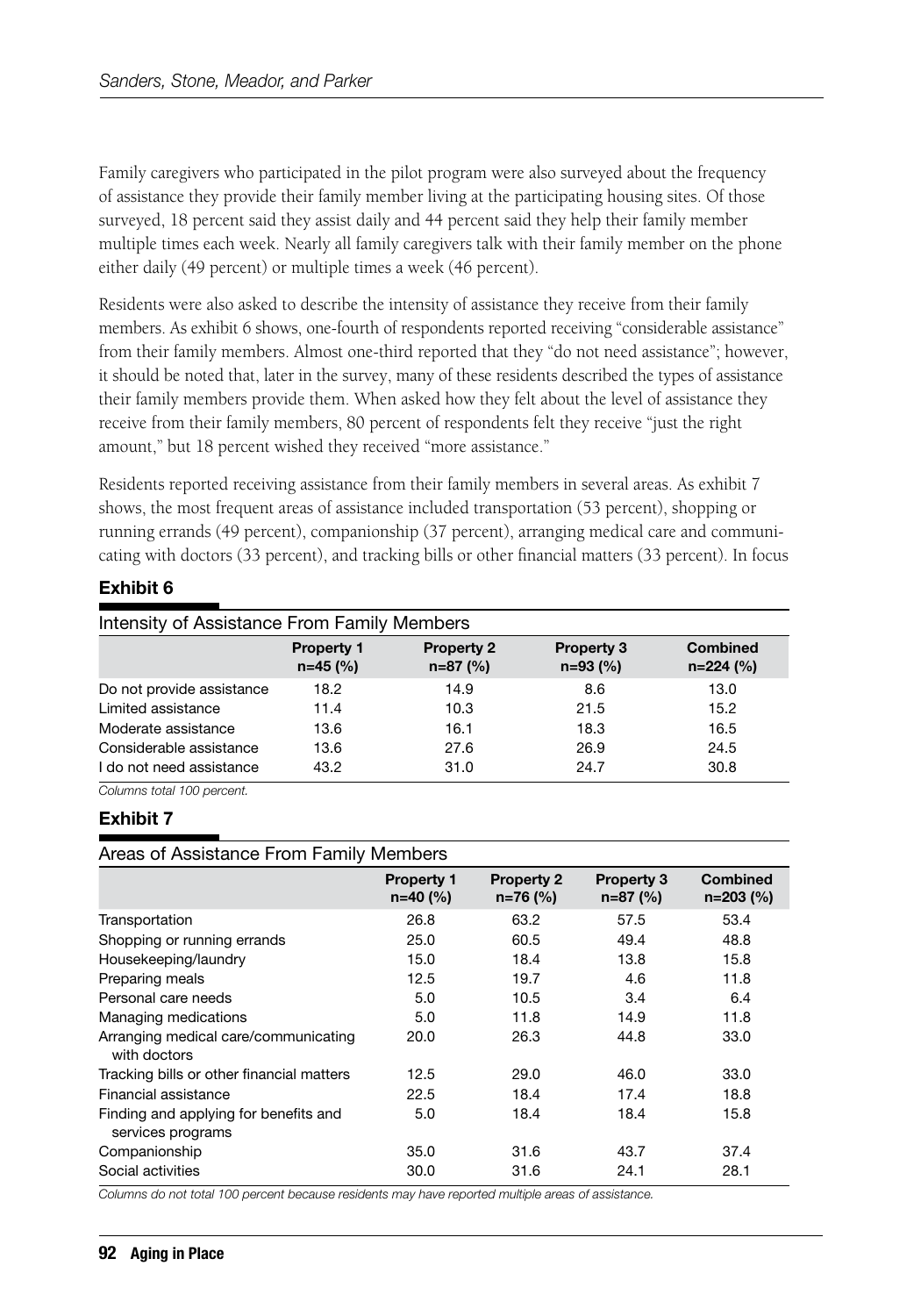groups with residents, many participants stated they were getting a great deal of assistance from their family members, but some had family who were not as active. Some participants noted that their children were working and caring for their own children, and they appreciated that they did not always have a great deal of time to spend with them.

Family caregivers participating in the program also reported assisting their family members with a variety of activities. More than one-half of respondants said they are assisting their family member with six or more tasks. The most common areas in which family caregivers reported providing assistance include socializing, transportation, running errands, monitoring medical care, and managing bills and other paperwork. Discussion in the focus groups with family caregivers echoed that many are providing their family members with an extensive level of support. Some visit daily or multiple times per week to prepare meals, handle household chores, pick up and monitor medications, handle financial obligations, manage and take their family member to medical appointments, shop for or take their family member shopping, and provide companionship. Some family caregivers' description of their family member and the level of assistance they are providing them illustrate that their family member would likely be unable to remain in "independent" housing without their continued support.

# **Informing the Development of the Workshop Curriculum**

To help inform the content of the family caregiver-training program, the program team gathered information from the surveys completed by the residents and family caregivers and from the interviews and focus groups with service coordinators, family caregivers, and residents. Key findings from the team's analyses are summarized in the following paragraphs.

### **Issues Experienced in the Caregiving Relationship**

Service coordinators in the pilot sites were asked about the nature and magnitude of the issues they see residents and family caregivers experiencing in their interactions with each other. Residents and family caregivers participating in the focus groups were also asked about their experiences in their caregiving relationship. Several dynamics were revealed.

Service coordinators believed family caregivers and residents experience tensions over the evolving roles and boundaries between each other. Some family caregivers, the service coordinators believe, are reluctant to step in and do things for their family member because that is not their traditional role in the relationship. They feel uncomfortable telling their family member how to act and are concerned about violating their privacy; these issues become even more prominent as the resident's abilities decline. The service coordinators also reported that residents and family caregivers experience conflicts between the giving and receiving of care.

Participants in both the resident and family caregiver focus groups echoed these challenges. Parents and children frequently mentioned they are experiencing a role reversal in which the child is now acting as the parent and vice versa. Other caregivers, however, were unable or unwilling to assume any power in the relationship, and were constantly bending to the demands of their family members. Some caregivers spoke of how their older family member may be in denial of or embarrassed by their changing conditions and are unwilling to ask for and/or accept help or change their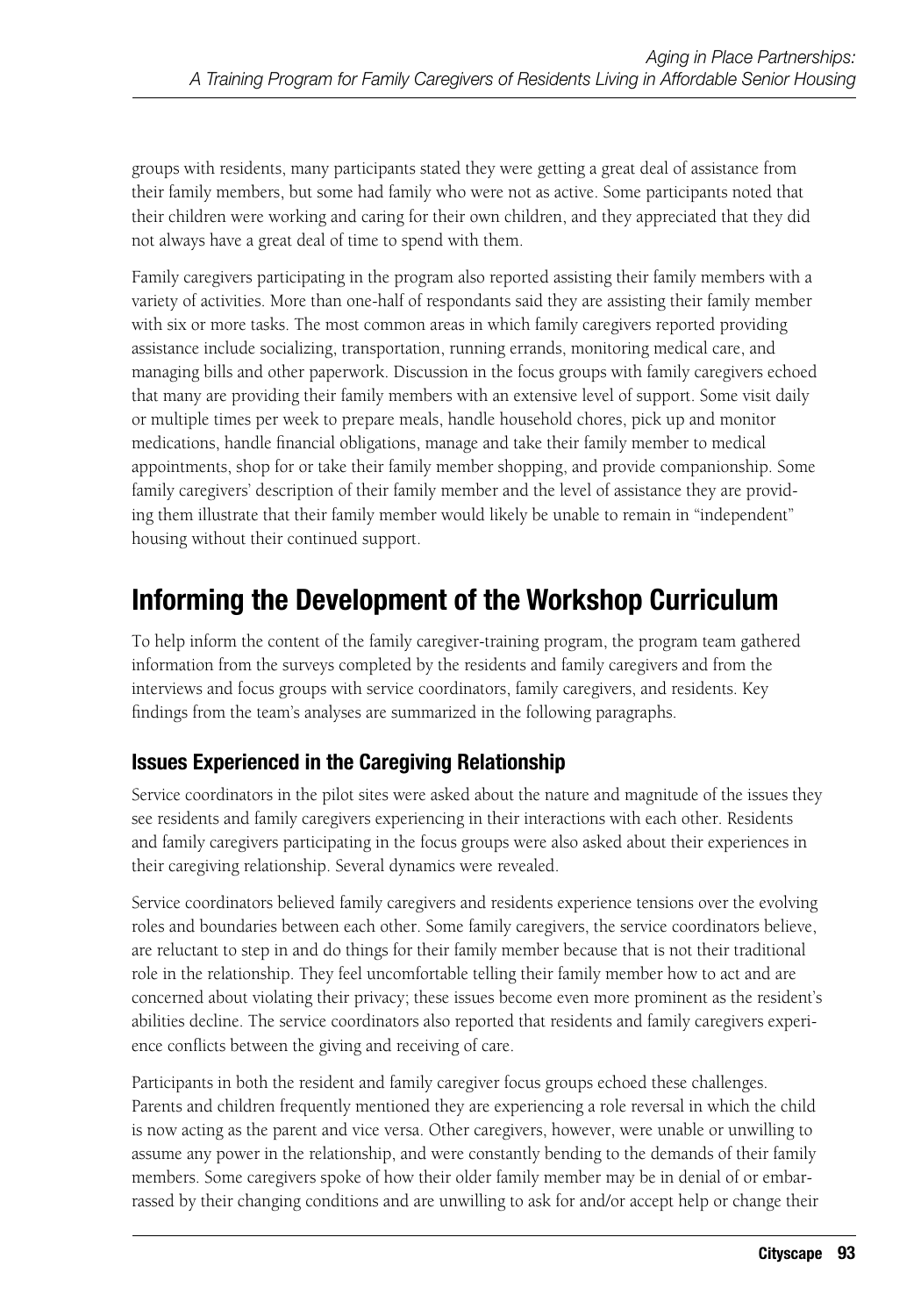habits and practices. Several family caregivers described balancing their desire to preserve their family members' ability to make their own decisions while taking responsibility for their safety and the safety of those around them.

Service coordinators also believed that some family caregivers are in denial of their family member's physical or mental decline and do not understand how their functioning will change as they age. Family caregivers want their family members to continue to act and behave as they always have—getting dressed every day, enjoying cooking, socializing frequently, walking at a reasonable pace, etc. Service coordinators thought that caregivers sometimes believe their family member is "being difficult," or they may be unwilling or unable to recognize that a change in behavior may be a sign of a health-related problem.

Service coordinators observed that family caregivers often have their own responsibilities that can make it difficult to help their family members, especially those needing a greater level of assistance. Many caregivers are employed and have their own families to care for, making it challenging to find adequate time to assist with their family members' needs.

Service coordinators thought that family caregivers in general had limited knowledge about the services available in the community. The survey of family caregivers participating in the pilot program supported this perception. Although about one-fourth were "mostly" or "very" aware of the resources available in the community that could potentially help meet their family members' needs, 62 percent were only "somewhat aware" and 12 percent were "not at all aware."

Service coordinators were asked about the areas in which they thought family caregivers needed additional knowledge and skills to enhance their caregiving capacity. Coordinators believed family caregivers need a better understanding of the aging process and how that process would affect their family member's physical and mental health and functional status. Service coordinators thought family caregivers often lose patience with family members who may be experiencing a decline and think the family member is "being difficult" or stubborn. Coordinators thought family caregivers need to understand how these changes would affect their ability and desire to partake in their daily tasks and hobbies. They also need to recognize when a change in behavior may be the sign of a health-related issue that needs to be addressed.

Service coordinators also believed family caregivers need to be taught about handling a resident's transition back to their apartment after a hospital stay. Family caregivers often do not know what to ask of the physicians and discharge planners to ensure their family member is, in fact, ready to return home. Coordinators thought that the elderly relative or the family caregiver do not have the necessary knowledge and resources to successfully manage post-hospitalization care. Service coordinators also believed family caregivers need greater awareness in the area of medication management. They thought some need to have better oversight of the resident's medication regimen and recognize that changes in physical and mental health can be related to complications with medications.

### **Family Caregivers' Perceptions of Their Caregiving Role and Experience**

Family caregivers participating in the pilot program were asked in the survey and in focus groups about their perceived role and experiences as a caregiver. Some family caregivers did not identify themselves as "caregivers." In fact, during the focus groups, several caregivers asked why the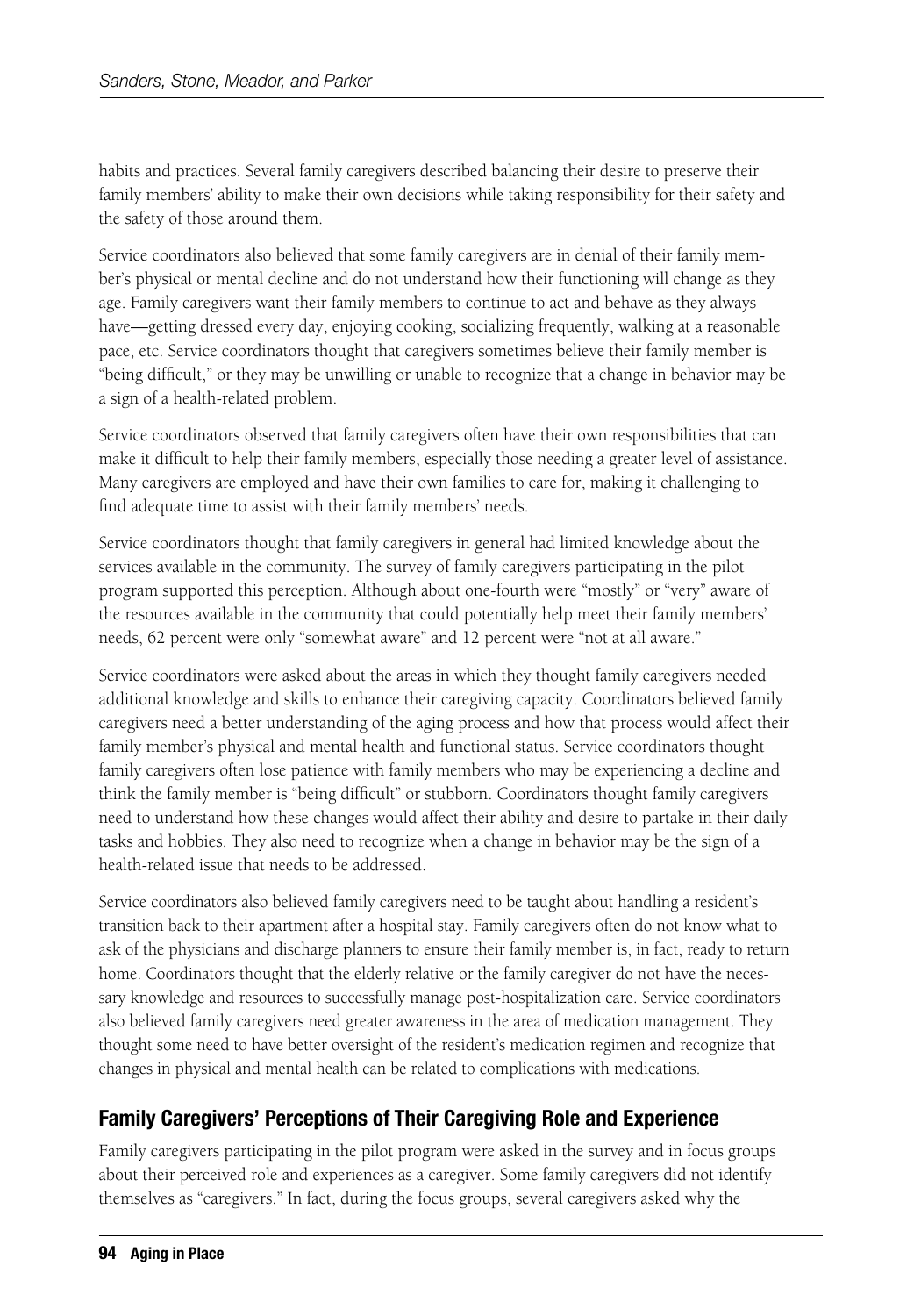program team was asking them about the assistance their family members needed or that they provided because their family members lived in "independent" living properties. The resulting perception was that they were therefore not caregivers to their family members.

In addition to asking the family caregivers what types of assistance they provided their family members, the survey also asked caregivers about their use of community services and resources to meet their family members' needs. When asked how often they or their family members access services from the community, 61 percent said "rarely" or "never." Among the family caregivers who answered rarely or never, the top reasons given for why they do not access outside services were: "I can take care of my family member's needs on my own" (48 percent), "my family member won't let anyone other than me assist them" (33 percent), "we can't afford to purchase services" (24 percent), and "I'm not aware of available services" (24 percent).

During the focus groups, several family caregivers also spoke of how it was their "duty" to assist their family member. They believed that because their family member had raised them, it was now their obligation to help their family member. Some family caregivers also said they were the only person their family member would allow to assist them; their family member was reluctant to have strangers entering their apartment or knowing the details of their lives. A handful of participants, particularly those who appeared to be newer caregivers, seemed unaware of the community resources that could possibly help their family member.

The survey also asked family caregivers about the effect their caregiving experience has had on them personally (see exhibit 8). In general, the respondents did not feel overwhelmingly stressed or burdened by their caregiving relationship, although a sizable proportion did indicate that they were sometimes strained by their responsibilities.

Several family caregivers participating in the focus groups initially indicated they were not burdened by their caregiver role. As the discussions progressed, however, many began to reveal

### **Exhibit 8**

| Feelings About Family Caregiving Experience (n=38)                                                                                  |                     |                         |                                 |  |  |
|-------------------------------------------------------------------------------------------------------------------------------------|---------------------|-------------------------|---------------------------------|--|--|
|                                                                                                                                     | Never/Rarely<br>(%) | <b>Sometimes</b><br>(%) | <b>Frequently/Always</b><br>(%) |  |  |
| Do you feel that because of the time you spend<br>with your family member that you don't have<br>enough time for yourself?          | 55.9                | 41.2                    | 2.9                             |  |  |
| Do you feel stressed between caring for your<br>family member and trying to meet other<br>responsibilities for your family or work? | 44.2                | 47.1                    | 8.8                             |  |  |
| Are you afraid of what the future holds for your<br>family member?                                                                  | 26.6                | 41.25                   | 32.3                            |  |  |
| Do you feel strained when you are around your<br>family member?                                                                     | 41.2                | 47.1                    | 11.7                            |  |  |
| Do you feel your health has suffered because of<br>your involvement with your family member?                                        | 84.85               | 15.2                    | 0                               |  |  |
| Do you feel you should be doing more for your<br>family member?                                                                     | 32.4                | 50.0                    | 17.6                            |  |  |
| Do you feel burdened by caring for your family<br>member?                                                                           | 58.9                | 35.29                   | 5.8                             |  |  |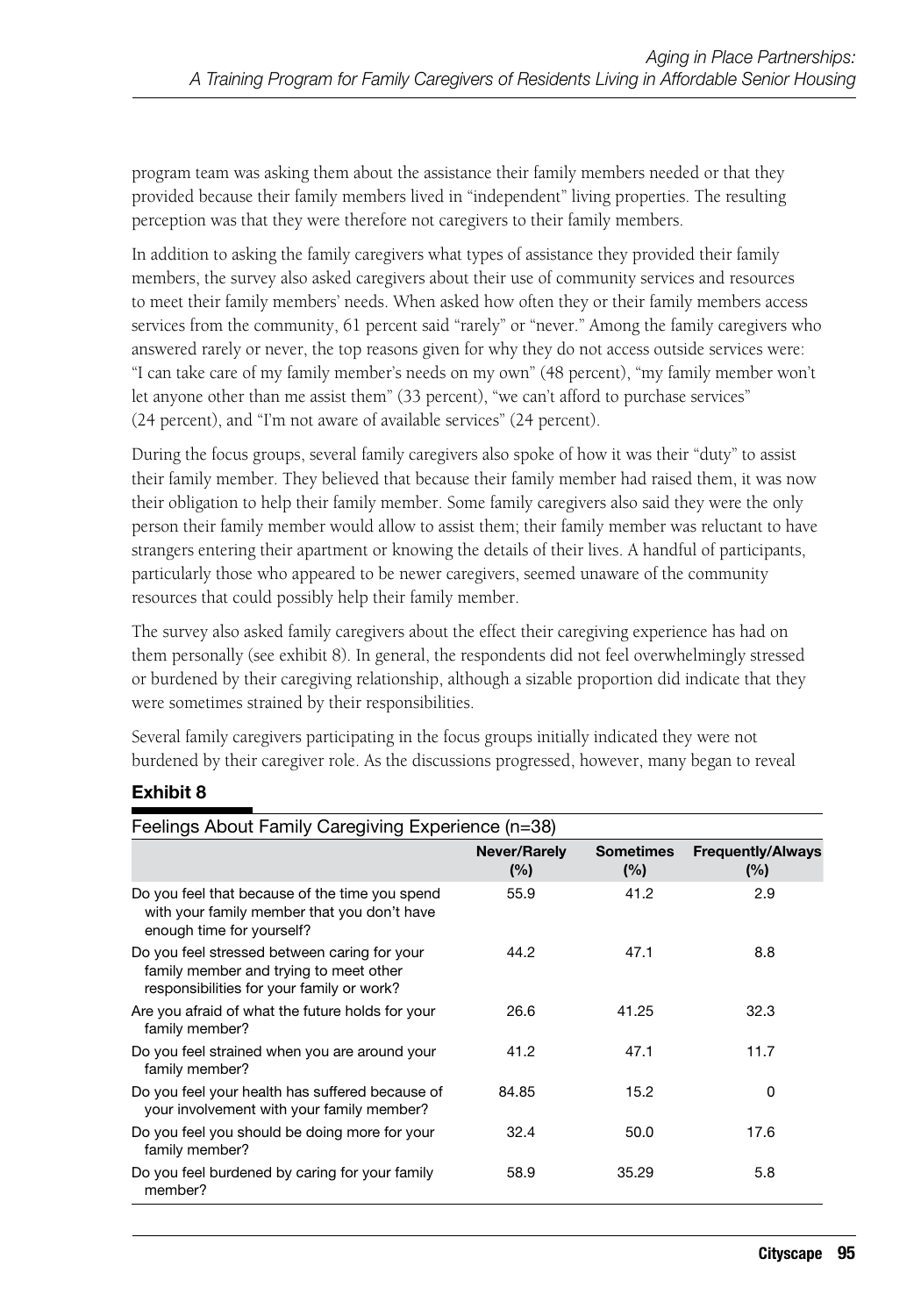the frustrations and challenges they experience in their caregiver relationship. As noted previously, several participants believed it was their duty to care for their family member and may have felt they were not allowed to feel burdened by the role. Most participants had never discussed their experiences before, and the conversation with other family caregivers seemed to provide a comfortable opportunity for them to reveal their thoughts and feelings.

Family caregivers also expressed that, although the rewards of caregiving were obvious when they started assisting their family member, rewards became harder to find over time as the interaction shifted from being predominantly social to more indepth caretaking. Some respondants noted their fear of the future for both themselves and their family members. About one-third of respondants said they are frequently or always afraid of what the future holds for their family member. They are concerned about how their family member may continue to decline over time and what they, in turn, will have to juggle or drop in their own lives to meet their family member's greater demands and needs. Several caregivers were also very anxious about the possibility of their family member eventually moving to a nursing home; some said they would never allow it. In their opinions, nursing homes were bad places, and it seemed they perceived their family member moving to a nursing facility as a sign of their own failure as a caregiver. In some instances, the family member had told the caregiver they would never go to a nursing home. In other instances, however, the family member had told them they would go to a nursing home when necessary, but the family caregiver could not envision allowing the move to happen.

### **Interaction Among the Housing Properties, Service Coordinators, and Family Caregivers**

The family caregiver survey asked caregivers about their expectations of the housing property concerning their family members' needs for services and supports as they age. As exhibit 9 shows, nearly two-thirds of respondents expect the housing property "to tell my family member or me about services that might help my family member." More than one-fourth of participants, however, said, "I have no expectations of them; this is an independent living property."

About three-fourths of survey respondents are aware of the service coordinator and in an openended question described the role as providing information on service and resources, helping arrange and coordinate services, or just generally "helping." Approximately one-fourth of respondents are either not aware of the service coordinator or do not know what they do.

### **Exhibit 9**

| Expectations of the Housing Property (n=38)                                                                                                 |                                                       |  |  |  |  |
|---------------------------------------------------------------------------------------------------------------------------------------------|-------------------------------------------------------|--|--|--|--|
| <b>Expectations of the Housing Property</b>                                                                                                 | <b>Caregivers Who Selected</b><br>the Expectation (%) |  |  |  |  |
| I have no expectations of them; this is an independent living property<br>To check on my family member and alert me when there are problems | $26.5*$<br>47.1                                       |  |  |  |  |
| To tell my family member or me about services that might help my family<br>member                                                           | 64.5                                                  |  |  |  |  |
| To help arrange for the services my family member needs                                                                                     | 38.2                                                  |  |  |  |  |
| To provide my family member the assistance they need                                                                                        | 14.7                                                  |  |  |  |  |
| I don't know                                                                                                                                | 2.9                                                   |  |  |  |  |

*\* Percentages do not total 100 percent because respondents were allowed to select multiple answers.*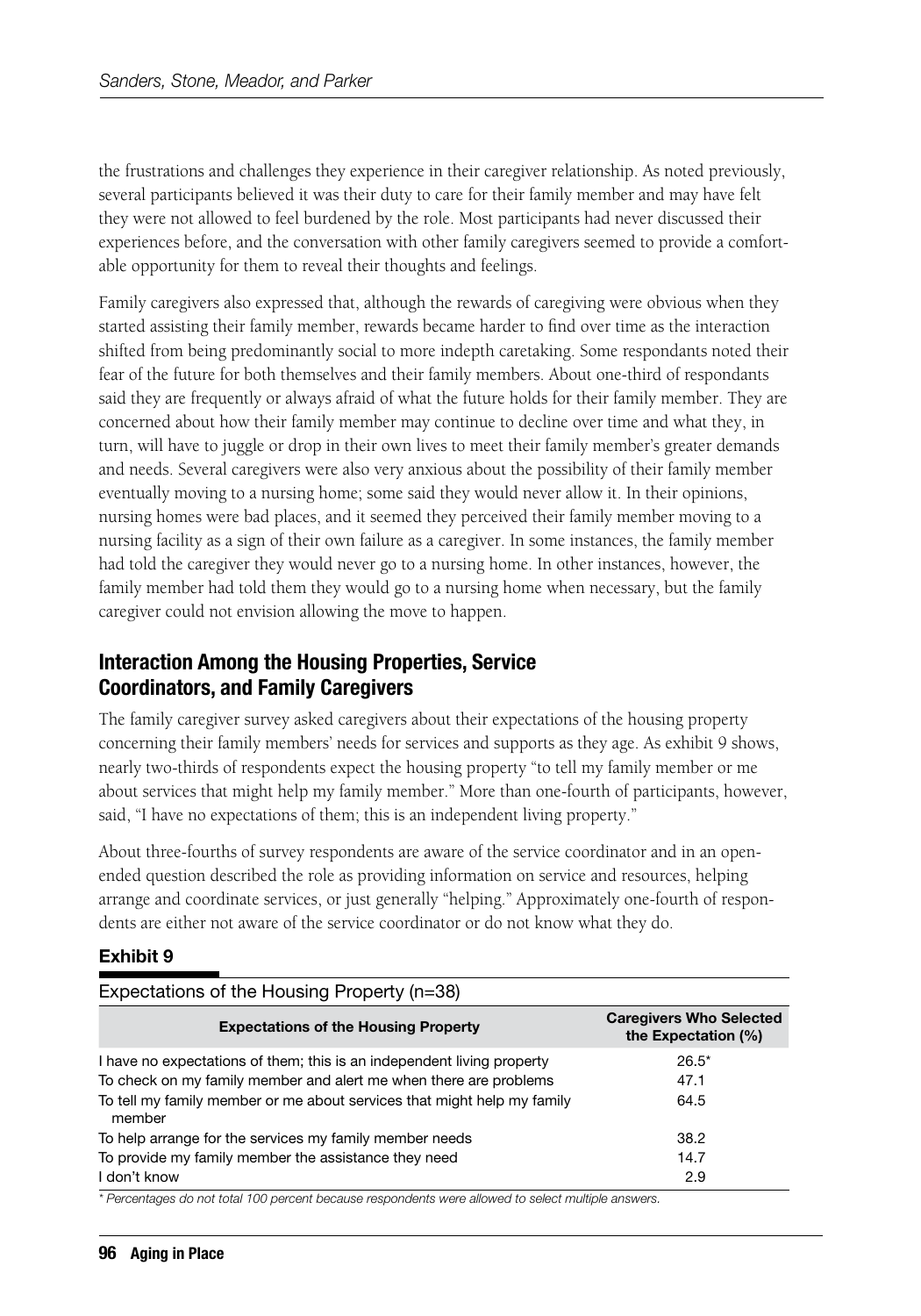Of the family caregivers who were asked how often they approach the service coordinator for information or advice regarding their family member, 62 percent said "never" or "rarely" and 32 percent said "sometimes." Of those respondents who said rarely or never, 59 percent said, "I generally already know how to take care of my family member's needs" and almost one-fourth said, "I can figure out the answer on my own." Feedback from the service coordinators concerning their level of interaction with family caregivers reflected the survey responses. Although some family caregivers approach service coordinators frequently, coordinators said many never approach them. Service coordinators believe family caregivers see the properties as apartment complexes and do not expect property staff to assist them with issues related to caring for their family member. Family caregivers confirmed this perspective in the focus groups. Several participants said they do not expect housing property staff to assist them or their family member because it is "independent living." Service coordinators also said family caregivers often do not approach them until a crisis is occurring and often have had no prior connection with them until the crisis.

When asked how much of a resource they consider the service coordinator to be with respect to helping to meet their family member's needs, 24 percent of survey respondents find them "somewhat helpful" and 36 percent find them "very helpful." One-third, however, said they "never" ask the service coordinator for help. Family caregivers gave little indication that it was challenging for them to talk with the service coordinator about their family member's needs, with only 6 percent saying it is "very" or "somewhat" difficult. When asked if they believe the housing property and/ or service coordinator can play a role in helping them meet their family member's changing needs, approximately one-third reported "definitely" and just less than one-half said "somewhat."

# **The Family Caregiver Program and Workshop Curriculum**

The program team used the previously described findings, information gleaned from a literature review of family caregiver training programs, and their collective experience in developing and testing family caregiver training programs in other settings to develop the format for the training program and the specific curriculum content.

### **Assumptions**

The program team started with two assumptions about the caregiver-training program. It became evident that both of these assumptions needed to be reexamined. The first assumption was that the workshop curriculum would be adapted from an existing caregiver-training program called Partners in Caregiving (PIC). PIC is a successful program that was initially developed to train nursing home staff and family caregivers about communication techniques and conflict resolution skills and has been adapted for other care settings. As a result of the data gathered from service coordinators, residents, and families, however, it became clear that PIC was not appropriately adaptable for affordable housing communities. This conclusion was based on observed differences in the nature of the settings, the relationships between the housing staff and the family caregivers, and the types of issues experienced in the relationship between residents and their family caregivers. Because housing properties are intended for "independent" living, the property staff's responsibility for residents, and thus the power relationship between property staff and family caregivers, is quite different from nursing home settings where the staff is responsible for residents'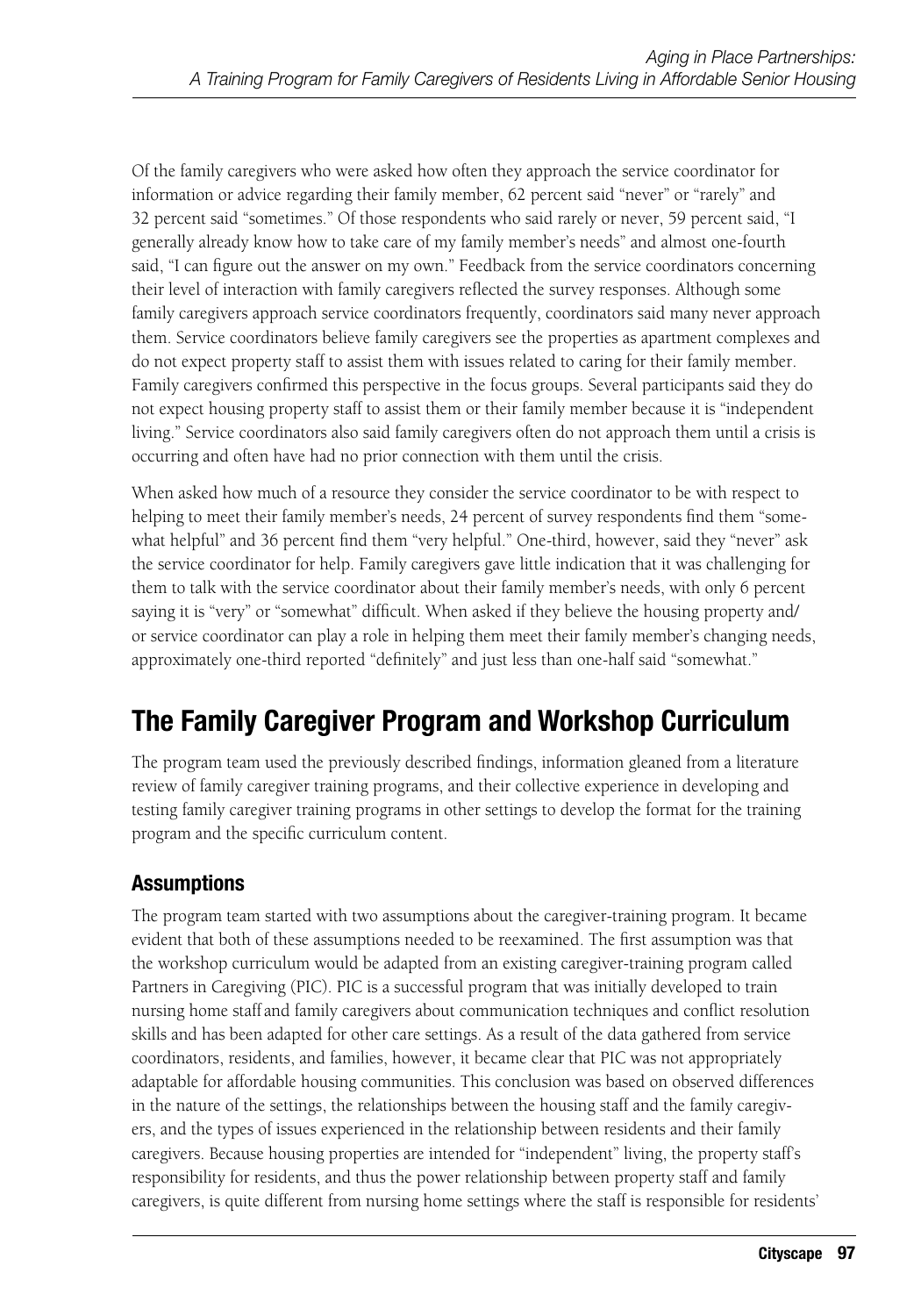care. Thus, in an independent living setting, the level of tension and conflict between housing staff and family caregivers is minimal. In addition, family caregivers of housing property residents are in a much more active caregiving role because the housing property is not responsible for caring for the resident. Family caregivers are playing a lead role in ensuring the residents get their needs met. They must be much more knowledgeable about how to assist their family member and how to deal with a variety of issues in their caregiving relationship.

The "independent" nature of the housing properties was a recurring subject of discussion in the service coordinator interviews and the family caregiver focus groups. Service coordinators believed their role is to support the resident in meeting their needs and by doing so become an advocate for the resident. In some instances, they thought the advocate-resident relationship could result in conflict during interactions with family caregivers. They also respect residents' privacy and, therefore, may know little about the resident and their family caregivers if the caregivers do not seek out the service coordinator. Several family caregivers did not identify themselves as "caregivers" because their family member lived in "independent" housing and many did not expect the housing properties to help support their family member because it was "independent" living. For both groups, however, the goal was to help residents remain in their own apartments and to ensure that residents remained active decisionmakers in their own lives.

It became clear that the program's focus was not easing tensions between family caregivers and property staff; rather, the focus was building mutual understanding between caregivers and property staff to reinforce residents' ability to safely age in place. Family caregivers contribute their time and knowledge of the resident while service coordinators contribute their technical expertise of available resources and services.

The second assumption was that the program would use a train-the-trainer model in which the service coordinators in the housing property would be trained to deliver the caregiver-training workshop and then would conduct the workshop with family caregivers. With their expertise on available services and resources and established community relationships, service coordinators play a key role in helping residents meet their needs. Because one goal was to enhance family caregivers' use of this expertise, the program team thought it logical for service coordinators to conduct the caregiver-training workshops both because of their expertise and to help establish a connection between the two groups. A train-the-trainer curriculum was developed and the service coordinators participating in the program attended a daylong, train-the-trainer workshop.

When the time came to conduct the actual caregiver-training workshops, however, it became apparent that the participating service coordinators did not feel entirely comfortable in this teaching role. Service coordinators may feel uneasy delivering the workshop for multiple reasons. The background and training of service coordinators are quite varied, ranging from those without college degrees to those with master's degrees. Although they may be knowledgeable about services and perform one-on-one education, many may not have prior experience working with family caregivers or delivering group training. The service coordinators in the pilot program viewed themselves primarily as advocates for the residents and seemed to express a concern that interacting with family caregivers in this way may conflict with this role. Service coordinators are also generally managing a large number of residents and may feel they do not have the time to take on an additional program that is not directly focused on residents. In addition, not all senior housing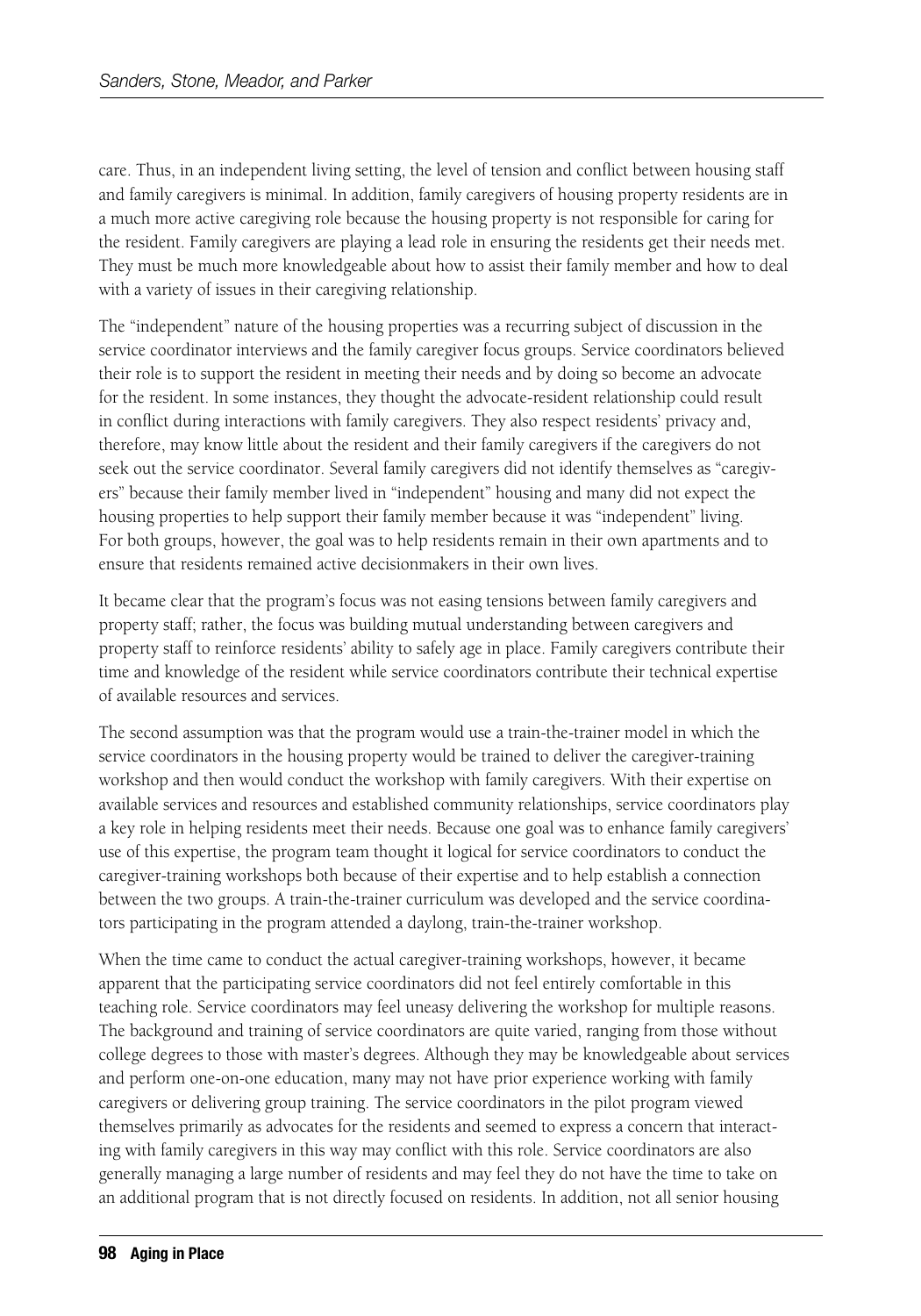properties have service coordinators who could deliver the workshop. Although the family caregivers of residents living in properties without service coordinators could benefit from enhancing their caregiving skills and knowledge, some formal entity would have to be hired or partnered with to deliver a training program such as the one developed for this pilot.

Recognizing the lack of willingness among the three pilot service coordinators to deliver the training, the program team members themselves conducted the workshops in each of the three pilot housing sites. Given the small number of sites in the pilot, it is not clear that all service coordinators would be unwilling to deliver the workshop. Exploring alternative methods for delivery of the workshop, however, will be the next phase in the refinement of the curriculum and delivery process.

### **The Curriculum**

When developing the workshop curriculum, the program team considered all the information that had been gathered through the service coordinator interviews and resident and family caregiver focus groups. The team was also mindful of the family caregivers' time constraints and tried to keep the program length at a span that would not be overwhelming. The final program consists of two 2-hour sessions. The intention is to deliver the sessions on different days; however, it is possible to deliver them in a single, longer session. The sessions are designed to be interactive, asking for input from participants and incorporating role-playing activities to practice the knowledge and techniques being taught.

Session one, entitled *Understanding Aging in Place*, focuses on helping the family caregiver understand and build empathy for the challenging tasks that residents and caregivers face. The session addresses the changes and needs that accompany the aging process, the changing role of the caregiver in relation to those needs, and self-care strategies to help cope with the stress of the caregiving role. Session two, entitled *Helping My Resident Age in Place*, focuses on helping the family caregiver identify specific resources and strengthen specific skills that can help support their family member. The session covers the roles of the service coordinator and housing property and how they can work together with the family caregiver to better understand their family member's needs and the available services and resources to help meet those needs and to improve communication skills to enhance positive interaction with their family member.

# **Satisfaction With Family Caregiver-Training Workshops**

According to results from workshop evaluations, participants were overwhelmingly satisfied with the family caregiver-training workshops. Two-thirds gave them an overall rating of excellent and one-third said they were good. When asked how prepared they now felt to help their family member age in place, nearly all participants said they felt well prepared or very well prepared. One participant felt only somewhat prepared but also noted that he had picked up tools in the workshop that he is ready to try. All participants said they would recommend the workshop to others.

Asked what they liked most about the workshop, several participants said they appreciated that they picked up new ideas and techniques to address some of the challenges they face in assisting their family member. Participants also liked the role-playing exercises, which gave them the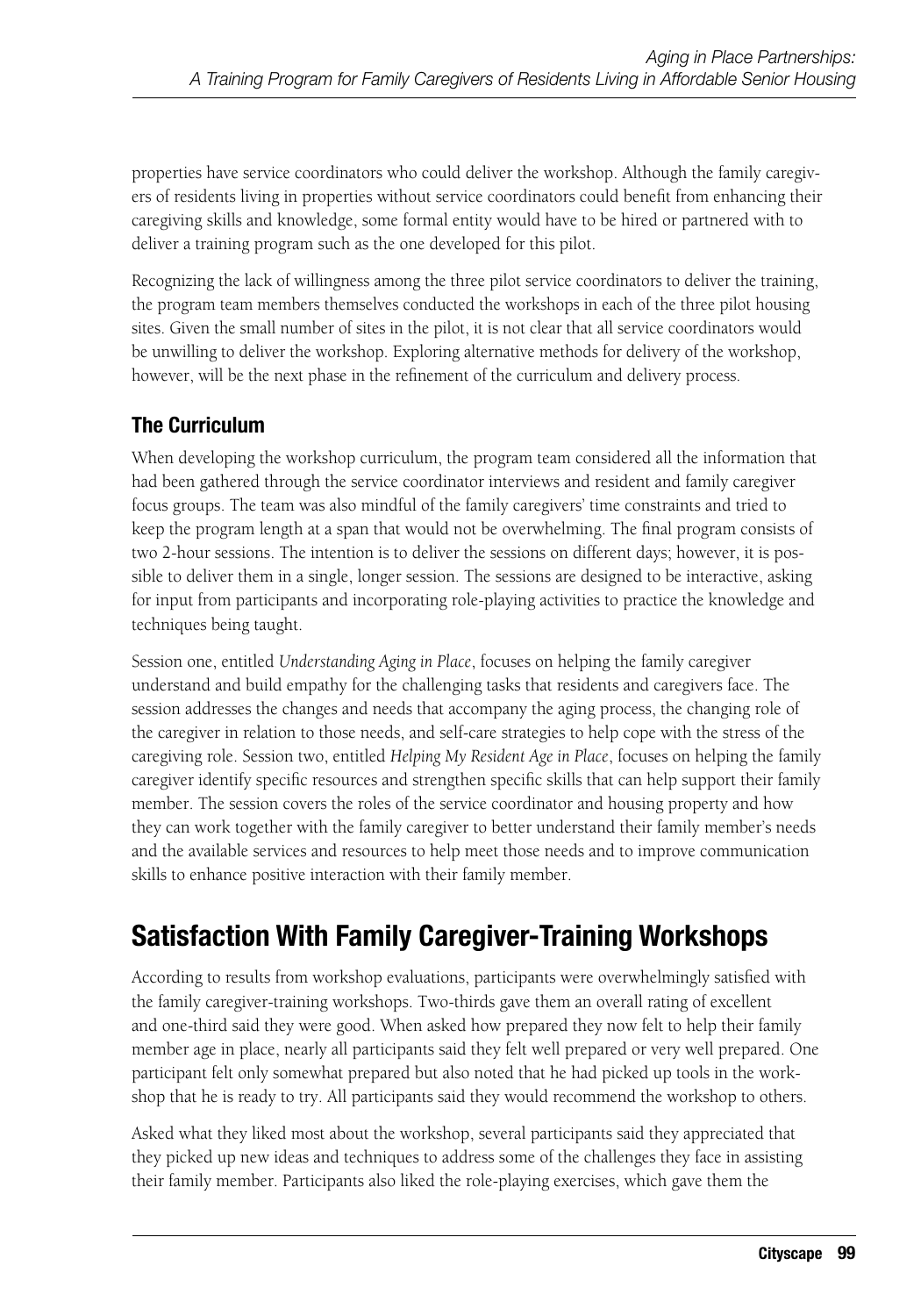opportunity to practice applying what was taught in the workshop to issues they may face with their family member. Several participants also noted that they appreciated the dialogue with other participants and learning that they share common challenges and concerns and that they are not alone in their caregiver experience.

# **Discussion**

The program team's conversations and surveys conducted with service coordinators, family caregivers, and residents affirmed the need for a training program for family caregivers of affordable senior housing residents. Clearly, both service coordinators and family caregivers are providing a tremendous level of support and assistance to the residents in these settings. Although the health and frailty levels of residents range across the properties, a number of residents need a great deal of assistance and would likely be in nursing homes were it not for the support they are receiving, primarily from family caregivers.

Family caregivers do appear to lack awareness of available services and resources in the community and, sometimes, at the housing property. Although many feel they can take care of their family member's needs on their own, they recognize that a time may come when they need to access outside services. Caregivers may also benefit from beginning to accept that it is permissible for them to accept assistance and that they are not obligated to do everything for their family member. Family caregivers also have to navigate difficult terrain in terms of accepting and adapting to the changes in their family member's condition and abilities, while at the same time helping their family members come to terms with their declining independence. Family caregivers can benefit from additional skills in handling these difficult conversations.

It also appears that, in many cases, family caregivers and services coordinators are not regularly communicating with each other. As a result, they are not sharing their respective knowledge and resources and may not be minimizing burdens on themselves or maximizing the success they could have if they worked more cooperatively. For example, family caregivers sometimes must have difficult conversations with their family member that touch on the resident's loss of independence. Caregivers may have to convince family members to stop a certain behavior, accept assistance in particular areas, or discuss the potential need to move to a higher level of care. Service coordinators participating in the pilot reported they can "play the bad guy" in these discussions and help preserve the relationship between the resident and family caregiver. Service coordinators may also have the expertise to identify behaviors or actions that are actually the result of a medical problem that can be overcome, or they may be aware of resources for additional support that might limit the effect on the family member or forestall a need to move to a higher level of care.

The dynamic interaction between the family caregivers who came together in the program was surprising. It seemed several of the participants did not appreciate that they needed an outlet for talking about their caregiver experiences and challenges before attending the focus groups, but they highly valued the opportunity to share their thoughts and feelings. Many family caregivers assumed natural peer-mentor roles during the focus groups, giving other participants advice on how to deal with their issues. When the focus groups ended, participants asked when the group would meet again and many lingered to talk with each other. None of the family caregivers in the focus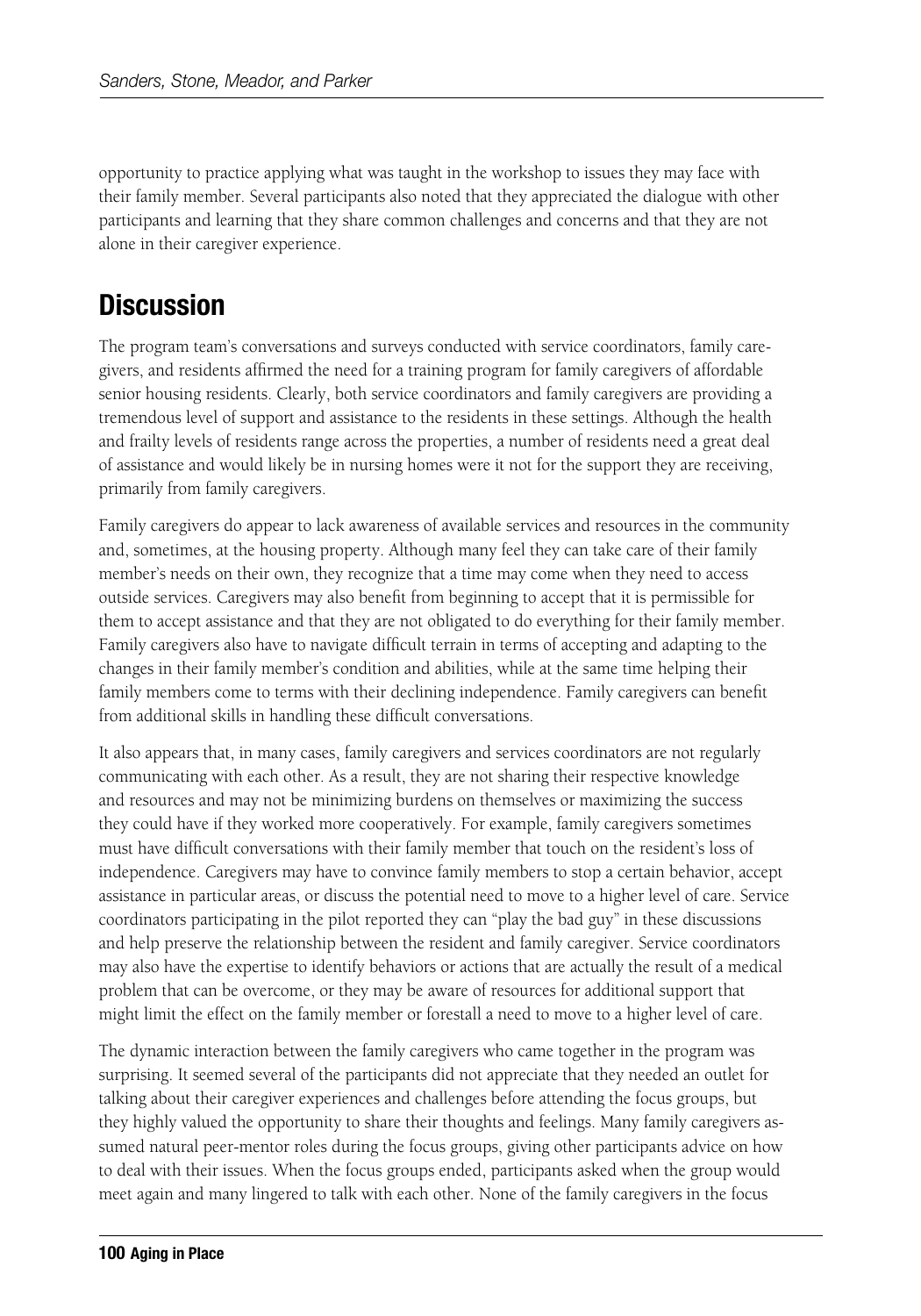groups had met before and almost all said they did not know other resident family caregivers, aside from seeing people around the building.

In one workshop, the participants noted that they made up a natural support network because of the commonality they share of having a resident in the property and the desire for that resident to remain there. The group could be an opportunity to voice frustrations and challenges and to share information and solutions they have learned that might help each other. Other participants expressed concern for the residents in the properties who did not have family members to help them. Building a family network could possibly bring additional resources to the property assist these residents on occasion or provide other supports to the property.

One challenge in implementing the caregiver-training program is identifying the family caregivers who are less engaged with their family member. An initial goal of the program was to develop a training program that would encourage less active caregivers to increase and enhance the assistance they are currently providing to better meet the needs of their family member. An attempt was made to recruit minimally engaged family caregivers to participate in the pilot program; however, the program team was unsuccessful in this effort. It may require a more targeted appeal from a service coordinator or property staff to entice this type of caregiver. Perhaps the creation of family caregiver peer groups that are active in the property could serve as an avenue for engaging these less engaged family caregivers over time.

Another challenge is identifying the most appropriate trainers to deliver the curriculum. This research found that the service coordinators in the pilot sites were not comfortable in the training role, in part because they were concerned that training families might conflict with their responsibility as advocates for the residents. The coordinators also, however, did not believe they had the skills to conduct the training. As the curriculum development moves from the pilot to the refinement phase, decisions about who should do the training, including whether the curriculum should be delivered by an independent third party, need to be addressed.

### **Next Steps**

Given that nearly 2 million older individuals currently reside in some type of subsidized housing and many are receiving some type of support from family caregivers, this program has the potential to reach a large group of caregivers and elderly residents. The development and dissemination of a successful caregiver-training program could significantly improve the ability of senior housing properties to help their elderly tenants remain in their own homes by minimizing the need for evictions and avoiding more costly transfers to assisted-living facilities or nursing homes. As senior-housing providers experience the aging of their residents and are struggling to meet the needs of an increasingly frail and disabled resident population, supporting family caregivers and strengthening their partnerships with service coordinators may help make "aging in place" a reality for many older adults in communities across the country.

Several next steps have been identified for this program. The program team would like to further refine the caregiver-training workshop curriculum based on the experience of testing the pilot program, feedback from participants, and suggestions from an expert advisory group that was assembled to help guide the dissemination of the program. As part of this process, the team wants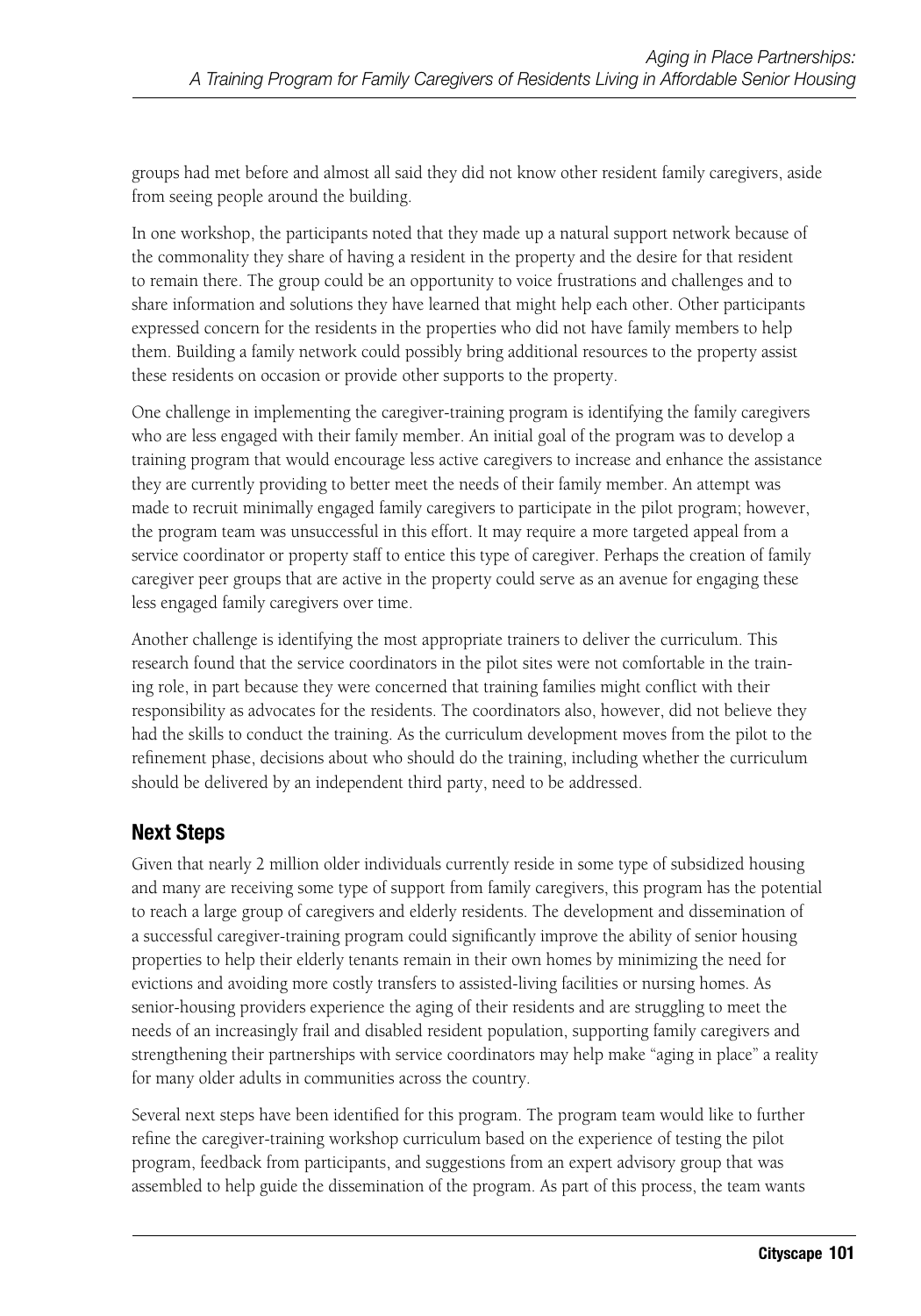to explore potential community partners for delivery of the training and diffusion of the program. One possibility includes developing a partnership with local area agencies on aging that are already experienced with providing caregiver-training and support programs and with working with senior housing properties. Other potential collaborators include local community groups such as AARP chapters, Red Cross chapters, senior centers, social service organizations, or care managers. These groups represent entities that may already be offering family caregiver-training programs, and partnering with senior housing properties can provide an efficient mechanism for reaching a large group of family caregivers and retaining their participation. After refining the workshop curriculum and exploring different possibilities for disseminating the program, the program team would like to conduct further evaluation to measure the effect of the program on the participating entities.

# **Acknowledgments**

The authors acknowledge the generous funding from the Langeloth Foundation in support of the development and testing of this training program. They also thank the service coordinators and family members who took time out of their busy schedules to participate in the focus groups and pilot training.

# **Authors**

Alisha Sanders is a senior policy research associate at the Institute for the Future of Aging Services, American Association of Homes and Services for the Aging.

Robyn Stone is the executive director of the Institute for the Future of Aging Services and senior vice president for research at the American Association of Homes and Services for the Aging.

Rhoda Meador is the associate director for Extension and Outreach, New York State College of Human Ecology at Cornell University.

Victoria Parker is an associate professor, Boston University School of Public Health, Boston University School of Medicine, and a research scientist at the Center for Organization, Leadership and Management Research, VA Boston Healthcare System.

# **References**

AARP Public Policy Institute. 2009. *Providing More Long-Term Supports and Services at Home: Why It's Critical for Health Reform.* Fact Sheet. Washington, DC: AARP.

Cafferata, Gail Lee, Judith Sangl, and Robyn Stone. 1987. "Caregivers of the Frail Elderly: A National Profile," *The Gerontologist* 25 (4): 352–357.

Donelan, Karen, Craig Hill, Catherine Hoffman, Kimberly Scoles, Penny Hollander Feldman, Carol Levine, and David Gould. 2002. "Challenged To Care: Informal Caregivers in a Changing Health System," *Health Affairs* 21 (4): 222–231.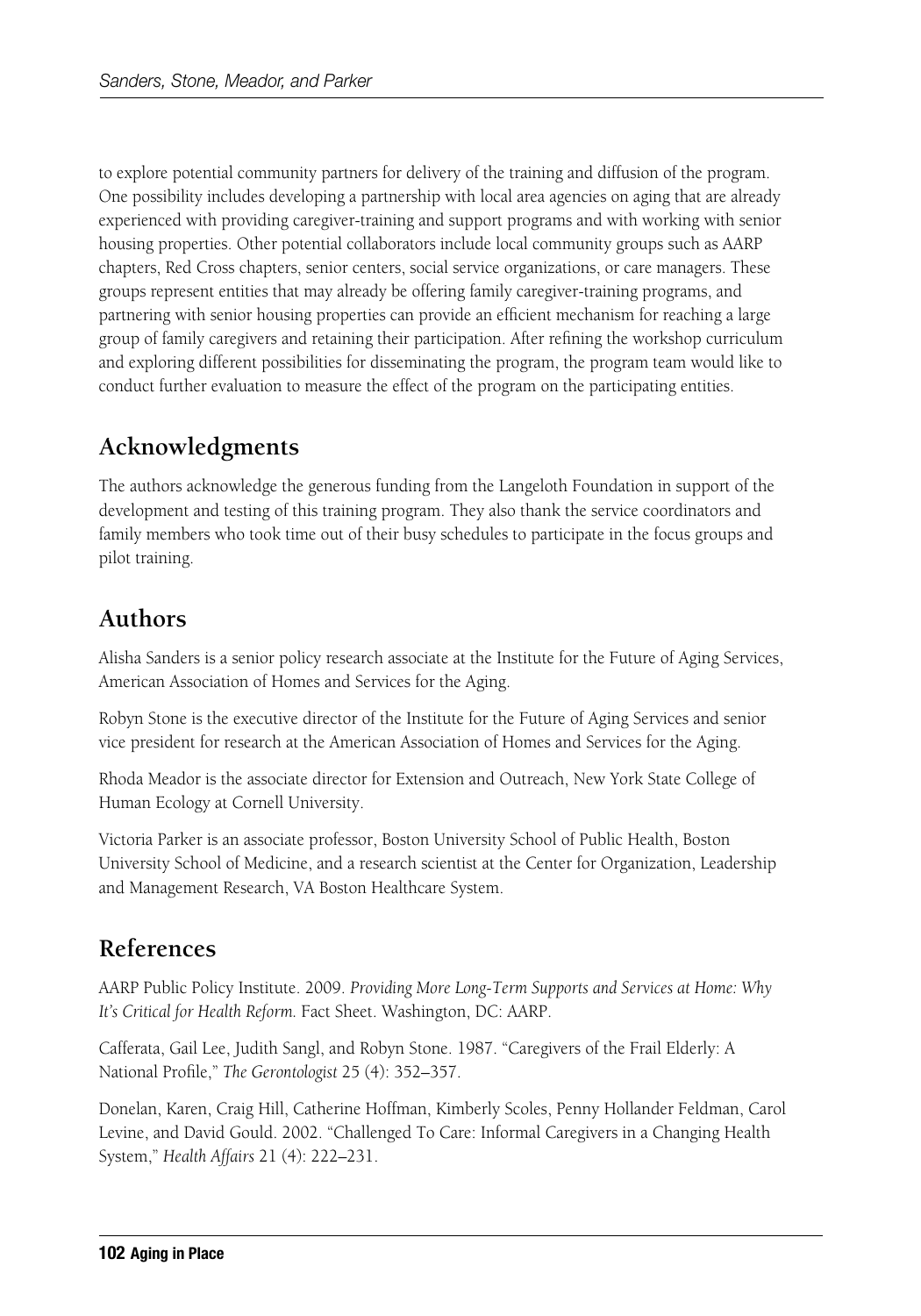Feinberg, Lynn Friss, Kari Wolkwitz, and Cara Goldstein. 2006. *Ahead of the Curve: Emerging Trends and Practices in Family Caregiver Support.* Washington, DC: AARP.

Gitlin, Laura, Karen Reever, Marie P. Dennis, Esther Mathieu, and Walter W. Hauck. 2006. "Enhancing Quality of Life of Families Who Use Adult Day Services: Short- and Long-Term Effects of the Adult Day Services Plus Program," *The Gerontologist* 46 (5): 630–639.

Haley, Barbara A., and Robert W. Gray. 2008. *Section 202 Supportive Housing for the Elderly: Program Status and Performance Measurement.* Washington, DC: U.S. Department of Housing and Urban Development.

Houser, Ari, and Mary Jo Gibson. 2008. "Valuing the Invaluable: A New Look at the Economic Value of Family Caregiving, 2008 Update." *Insight on the Issues 13*. Washington, DC: AARP Public Policy Institute.

Huemann, Leonard F., Karen Winter-Nelson, and James R. Anderson. 2001. *The 1999 National Survey of Section 202 Elderly Housing*. Washington, DC: AARP.

Janevic, Mary R., and Cathleen M. Connell. 2001. "Racial, Ethnic, and Cultural Differences in the Dementia Caregiving Experience: Recent Findings," *The Gerontologist* 41 (3): 334–347.

Knight, Bob G., Steven M. Lutzky, and Felice Macofsky-Urban. 1993. "A Meta-Analytic Review of Interventions for Caregiver Distress: Recommendations for Future Research," *The Gerontologist* 33 (2): 240–248.

Navaie-Waliser, Maryam, Penny H. Feldman, David A. Gould, Carol Levine, Alexis N. Kuerbis, and Karen Donelan. 2001. "The Experiences and Challenges of Informal Caregivers: Common Themes and Differences Among Whites, Blacks, and Hispanics," *The Gerontologist* 41 (6): 733–741.

Pillemer, Karl, Jill Suitor, Charles R. Henderson, Rhoda Meador, Leslie Schultz, Julie Robison, and Carol Hegeman. 2003. "A Cooperative Communication Intervention for Nursing Home Staff and Family Members of Residents," *The Gerontologist* 43 (Special Issue II): 96–106.

Port, Cynthia L., Sheryl Zimmerman, Christianna S. Williams, Debra Dobbs, John S. Preisser, and Sharon Wallace Williams. 2005. "Families Filling the Gap: Comparing Family Involvement for Assisted Living and Nursing Home Residents With Dementia," *The Gerontologist* 45 (1): 87–95.

Spillman, Brenda C., and Kirsten J. Black. 2005. *Staying the Course: Trends in Family Caregiving*. Washington, DC: AARP.

Spillman, Brenda C., and Sharon K. Long. 2007. *Does High Caregiver Stress Lead to Nursing Home Entry?* Washington, DC: U.S. Department of Health and Human Services, Office of the Assistant Secretary for Planning and Evaluation, Office of Disability, Aging and Long-Term Care Policy.

Toseland, Ronald, and Tamara Smith. 2001. *Supporting Caregivers Through Education and Training*. A technical assistance monograph prepared for the National Family Caregiver Support Program Initiative of the U.S. Administration on Aging.